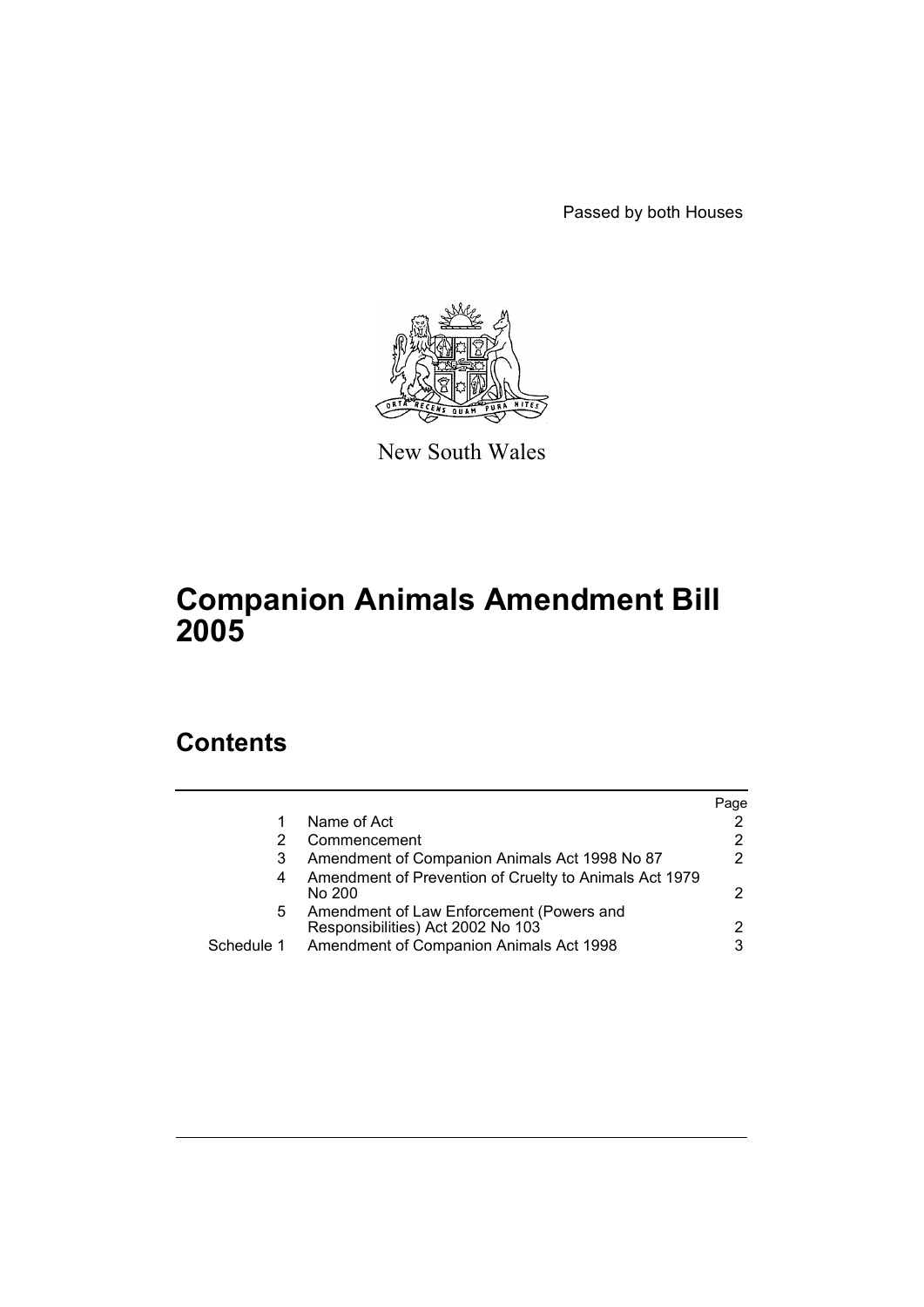*I certify that this PUBLIC BILL, which originated in the LEGISLATIVE ASSEMBLY, has finally passed the LEGISLATIVE COUNCIL and the LEGISLATIVE ASSEMBLY of NEW SOUTH WALES.*

> *Clerk of the Legislative Assembly. Legislative Assembly, Sydney, , 2005*



New South Wales

# **Companion Animals Amendment Bill 2005**

Act No , 2005

An Act to amend the *Companion Animals Act 1998* to make further provision with respect to dangerous and restricted dogs and the duties and responsibilities of their owners; to increase penalties for certain offences under the Act and to consolidate enforcement powers under the Act; and for other purposes.

*I have examined this Bill, and find it to correspond in all respects with the Bill as finally passed by both Houses.*

*Chairman of Committees of the Legislative Assembly.*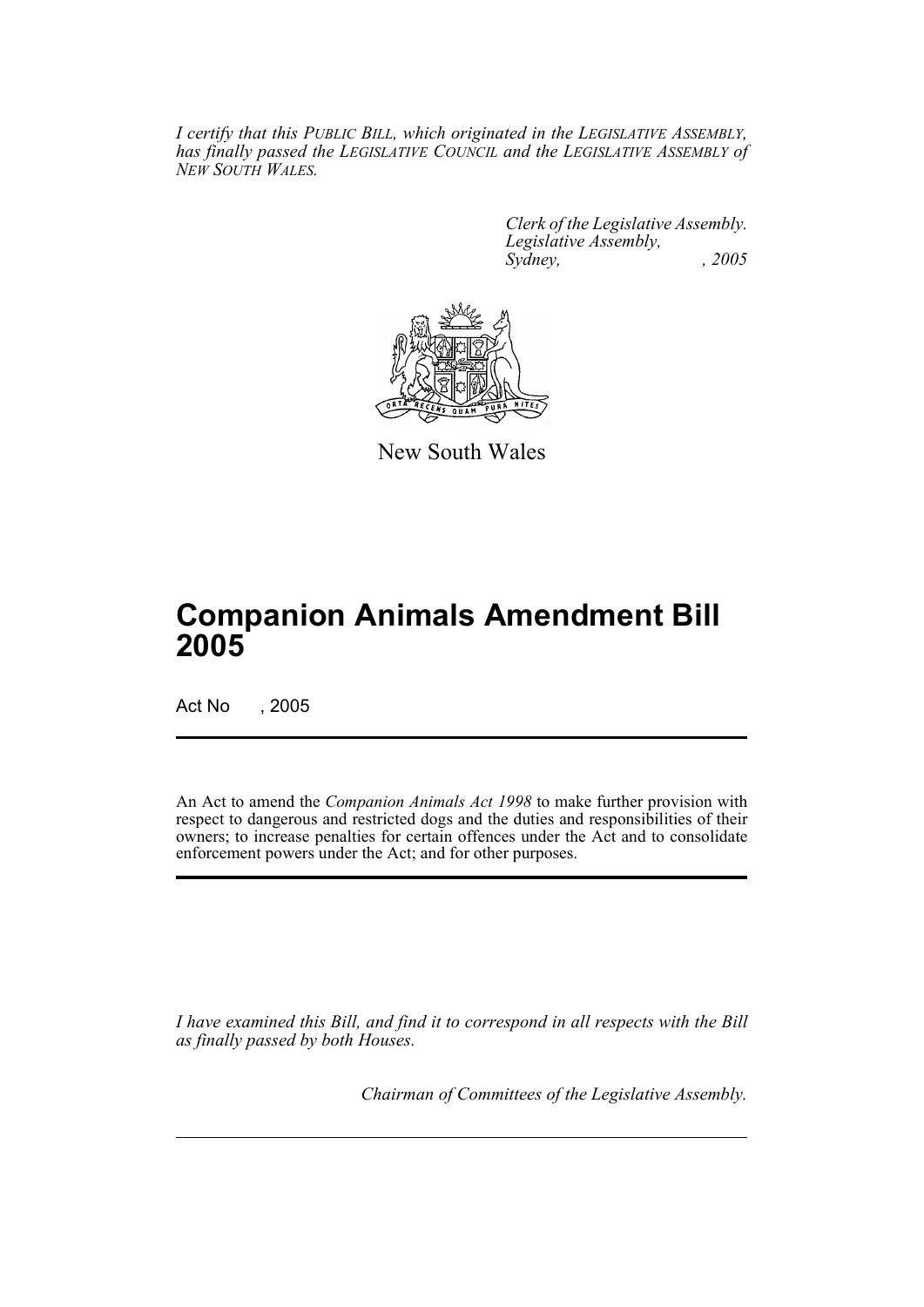### **The Legislature of New South Wales enacts:**

### **1 Name of Act**

This Act is the *Companion Animals Amendment Act 2005*.

### **2 Commencement**

This Act commences on a day or days to be appointed by proclamation.

### **3 Amendment of Companion Animals Act 1998 No 87**

The *Companion Animals Act 1998* is amended as set out in Schedule 1.

### **4 Amendment of Prevention of Cruelty to Animals Act 1979 No 200**

Section 31A (Sale of certain animals by charitable organisations) of the *Prevention of Cruelty to Animals Act 1979* is amended by inserting the following subsection at the end of the section:

(5) Nothing in this section authorises a charitable organisation to sell or rehouse a dog that is a restricted dog within the meaning of the *Companion Animals Act 1998*.

#### **5 Amendment of Law Enforcement (Powers and Responsibilities) Act 2002 No 103**

Schedule 2 (Search warrants under other Acts) to the *Law Enforcement (Powers and Responsibilities) Act 2002* is amended by inserting the following matter in alphabetical order:

*Companion Animals Act 1998*, section 69D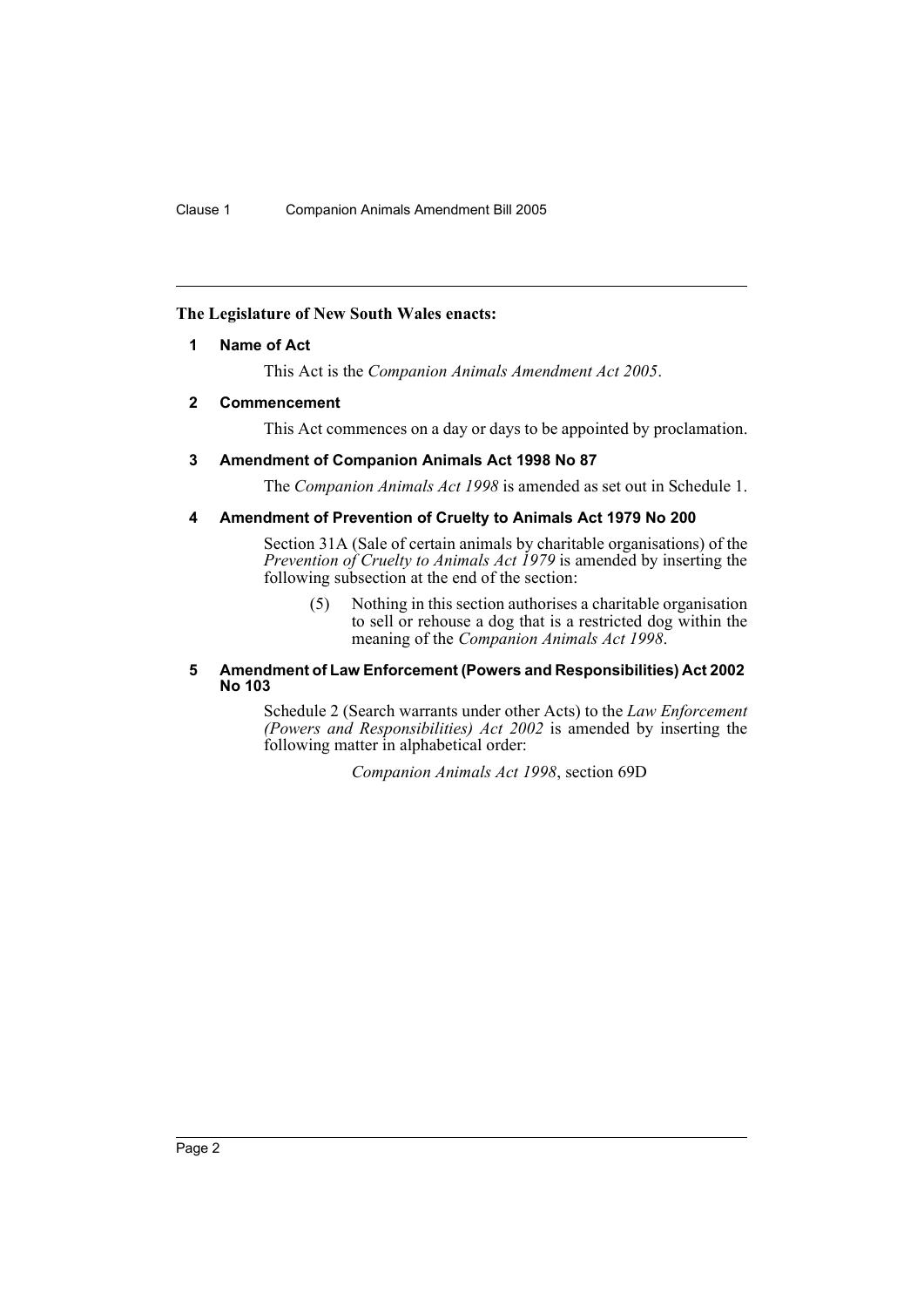Amendment of Companion Animals Act 1998 **Schedule 1** Schedule 1

## **Schedule 1 Amendment of Companion Animals Act 1998**

(Section 3)

### **[1] Section 3A**

Insert after section 3:

### **3A Principal object of Act**

The principal object of this Act is to provide for the effective and responsible care and management of companion animals.

### **[2] Section 5 Definitions**

Insert in alphabetical order in section 5 (1):

*approved animal welfare organisation* means any of the following:

- (a) the Royal Society for the Prevention of Cruelty to Animals, New South Wales,
- (b) the Animal Welfare League NSW,
- (c) the Cat Protection Society of NSW,
- (d) any other organisation approved by the Director-General by order published in the Gazette.

*approved breed assessor* means a person or body approved for the time being by the Director-General to carry out breed identification assessments in relation to dogs for the purposes of Division 6 of Part 5.

#### *approved form* means:

- (a) the form (if any) approved by the Director-General for the purposes of the provision in relation to which the expression is used, or
- (b) if no such form is approved by the Director-General, the form approved by the local authority for the purposes of the provision in relation to which the expression is used.

*approved temperament assessor* means a person or body approved for the time being by the Director-General to carry out temperament assessments in relation to dogs for the purposes of Division 6 of Part 5.

#### **[3] Section 5 (1), definition of "Board"**

Omit the definition.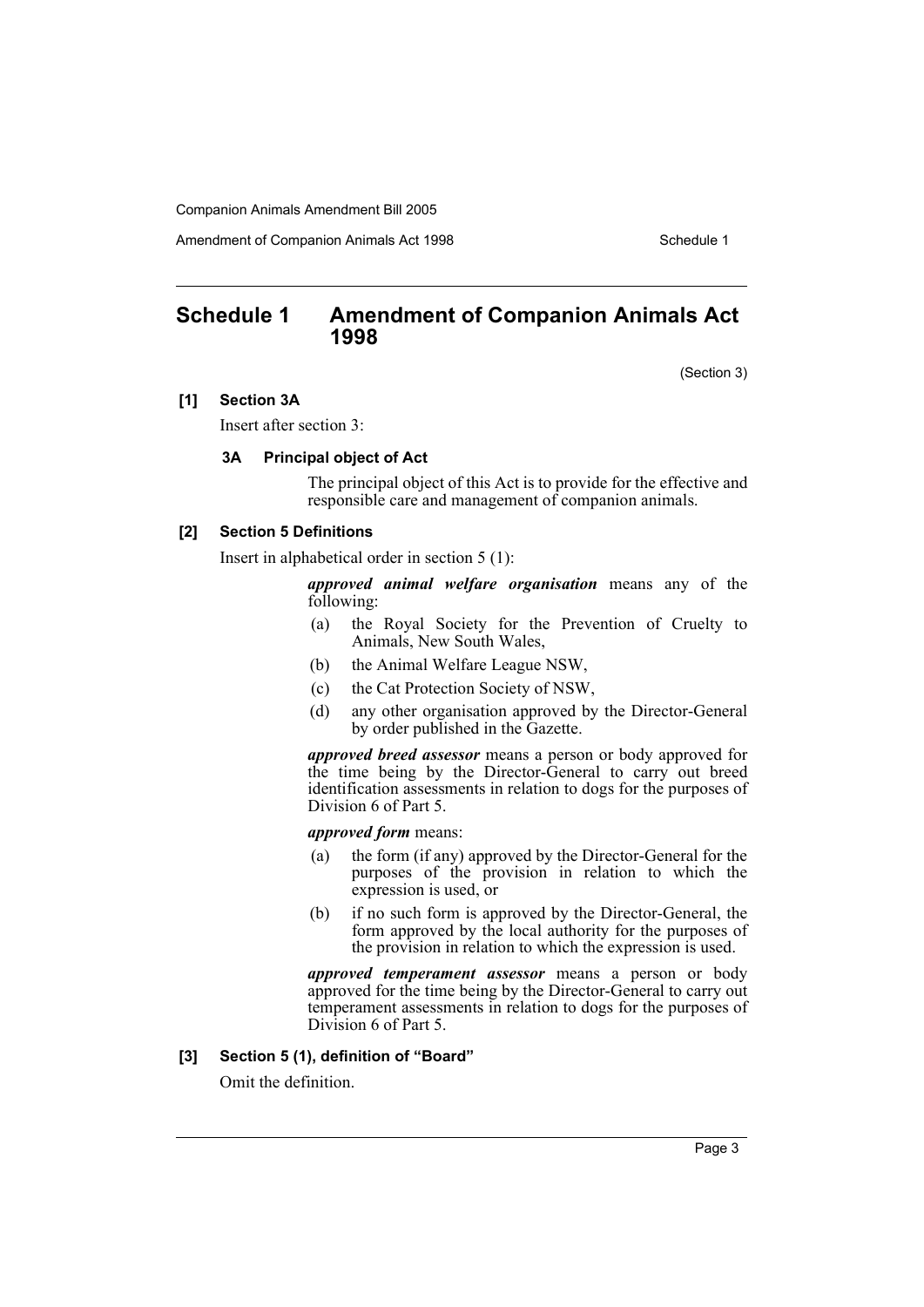Schedule 1 Amendment of Companion Animals Act 1998

### **[4] Section 5 (1), definition of "council pound"**

Omit "or the Board" from paragraph (b).

#### **[5] Section 5 (1), definition of "council pound"**

Omit "seized under" from paragraph (b). Insert instead "for the purposes of".

#### **[6] Section 5 (1), definition of "property"**

Omit the definition. Insert instead:

*property* means land or premises and includes, for the purposes of Part 7A, a building or structure of any description (such as a shed) or a vehicle or vessel.

### **[7] Section 5 (2)**

Omit the subsection.

### **[8] Section 6A**

Insert after section 6:

### **6A General duties of councils**

- (1) A council is required:
	- (a) to promote awareness within its area of the requirements of this Act with respect to the ownership of companion animals, and
	- (b) to take such steps as are appropriate to ensure that it is notified or otherwise made aware of the existence of all dangerous and restricted dogs (including dogs that might reasonably be considered to be the subject of a declaration by the council under Division 6 of Part 5) that are ordinarily kept within its area.
- (2) Subsection (1) does not limit the other functions that may be conferred or imposed on a council by or under this Act.

### **[9] Section 7 Meaning of "owner"**

Omit "(whether or not the animal is registered)" from section 7 (1) (b).

#### **[10] Section 8 Identification required from 12 weeks of age and before sale**

Omit the penalty to section 8 (3). Insert instead:

Maximum penalty:

(a) 8 penalty units except in the case of a dangerous or restricted dog, or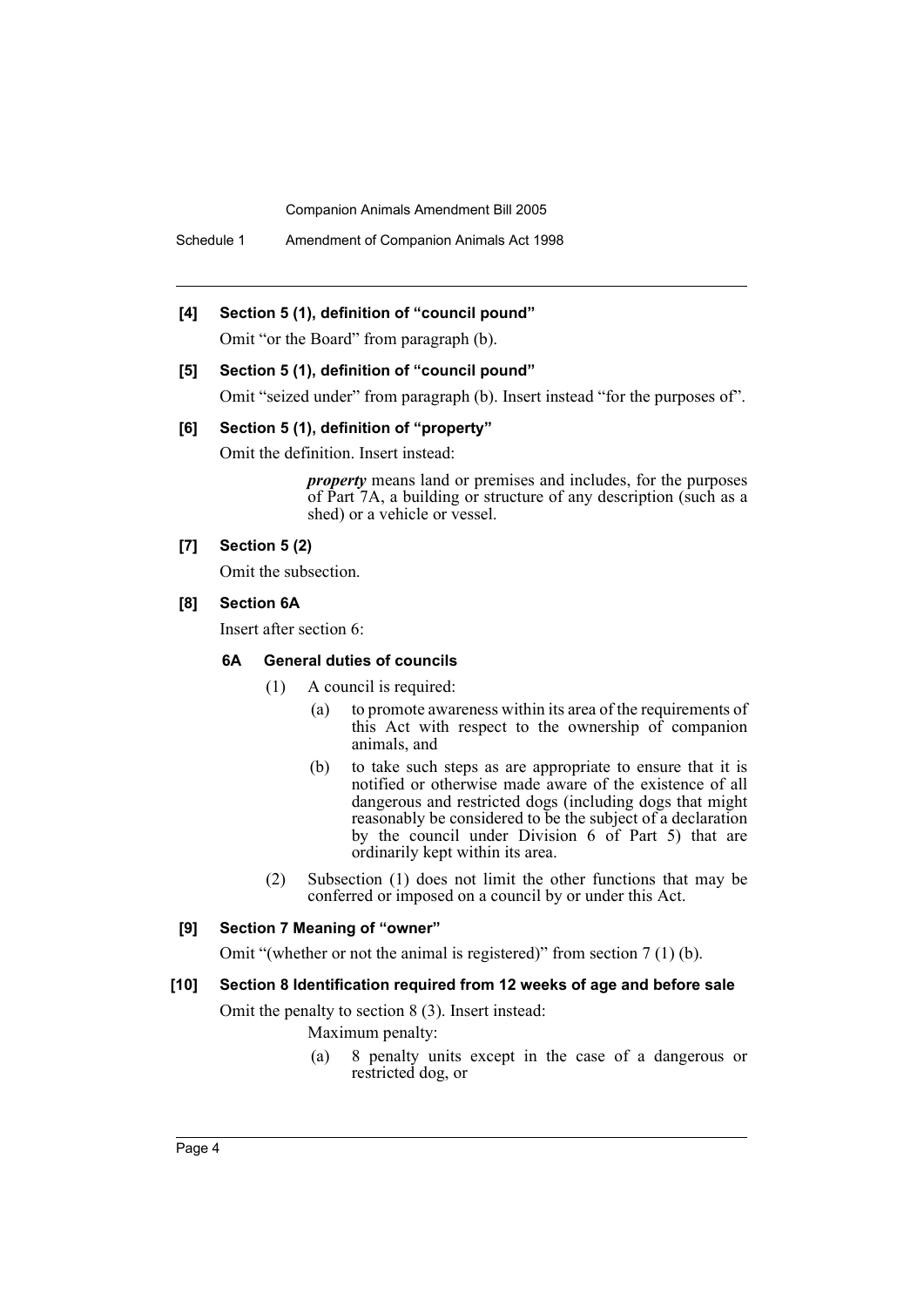Amendment of Companion Animals Act 1998 Schedule 1

(b) 50 penalty units in the case of a dangerous or restricted dog.

### **[11] Section 8 (4)**

Omit the penalty. Insert instead:

Maximum penalty:

- (a) 8 penalty units except in the case of a dangerous or restricted dog, or
- (b) 50 penalty units in the case of a dangerous or restricted dog.

### **[12] Section 9 Registration required from age 6 months**

Omit the penalty to section 9 (1). Insert instead:

Maximum penalty:

- (a) 8 penalty units except in the case of a dangerous or restricted dog, or
- (b) 50 penalty units in the case of a dangerous or restricted dog.

### **[13] Section 10 Regulations may require registration**

Omit the penalty. Insert instead:

Maximum penalty:

- (a) 8 penalty units except in the case of a dangerous or restricted dog, or
- (b) 50 penalty units in the case of a dangerous or restricted dog.

### **[14] Section 10A Unregistered companion animal**

Omit the penalty. Insert instead:

Maximum penalty:

- (a) 3 penalty units except in the case of a dangerous or restricted dog, or
- (b) 13 penalty units in the case of a dangerous or restricted dog.

### **[15] Section 10B Notice requiring companion animal to be registered**

Omit "form approved by the Director-General" from section 10B (1). Insert instead "approved form".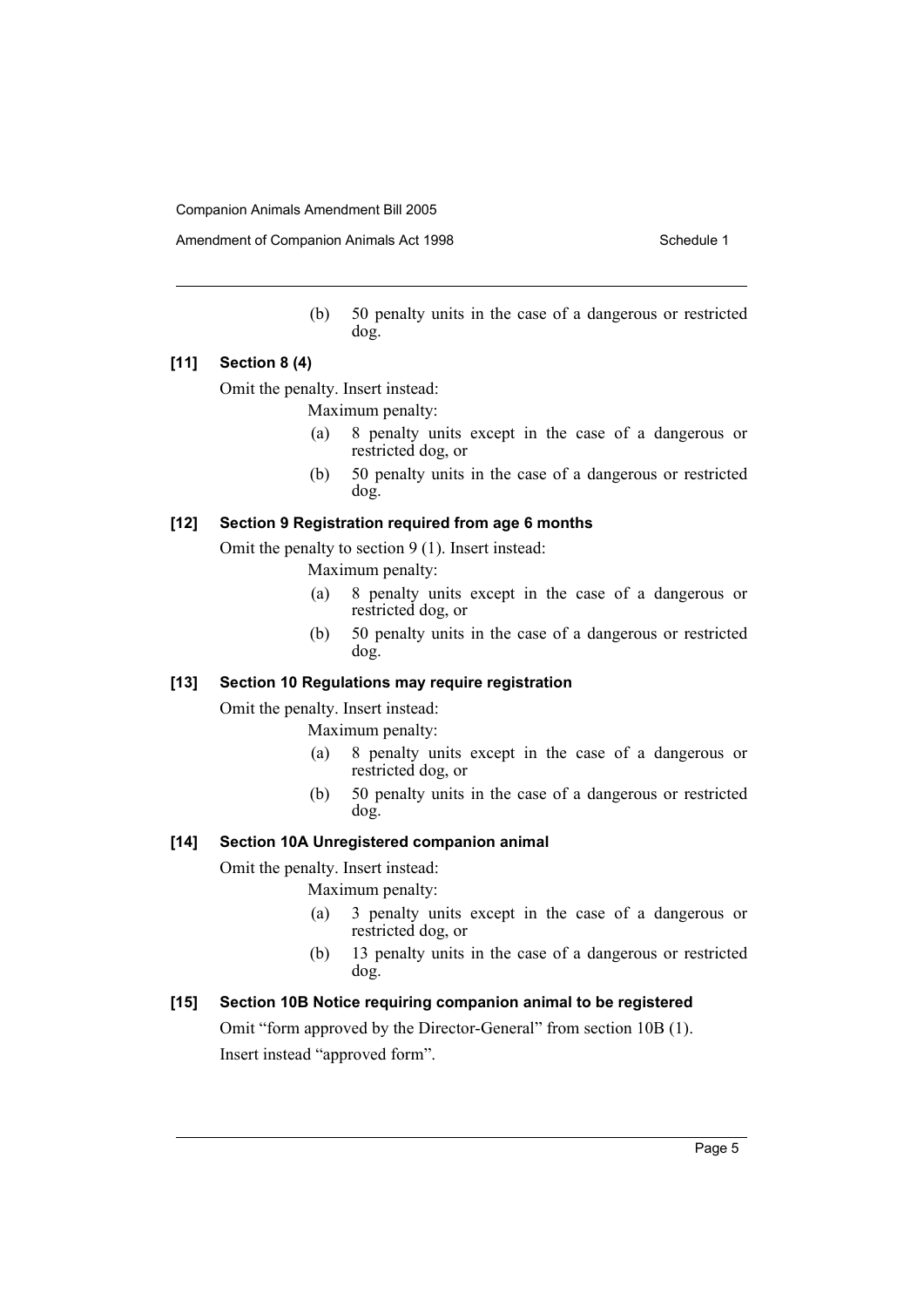Schedule 1 Amendment of Companion Animals Act 1998

### **[16] Section 10B (2)**

Omit the penalty. Insert instead:

Maximum penalty:

- (a) 3 penalty units except in the case of a dangerous or restricted dog, or
- (b) 13 penalty units in the case of a dangerous or restricted dog.

### **[17] Section 11 Owner required to notify certain changes and events**

Insert after section 11 (1) (d):

(d1) the animal has been found after having been reported missing (notification must be given within 72 hours after the animal is found),

### **[18] Section 11 (1)**

Omit the penalty. Insert instead:

Maximum penalty:

- (a) 8 penalty units except in the case of a dangerous or restricted dog, or
- (b) 50 penalty units in the case of a dangerous or restricted dog.

### **[19] Section 11 (4)**

Omit "5 penalty units". Insert instead "8 penalty units".

### **[20] Section 11A**

Insert after section 11:

### **11A Duties of councils in relation to companion animals killed by traffic**

A council is required:

- (a) to take such steps as are reasonable to ascertain the ownership of any companion animal found in its area that appears to have been killed as the result of being hit by a vehicle, and
- (b) if the animal that has been killed was an identified companion animal—to notify the Director-General and the owner of the animal (if the owner can be identified) that the animal has been killed.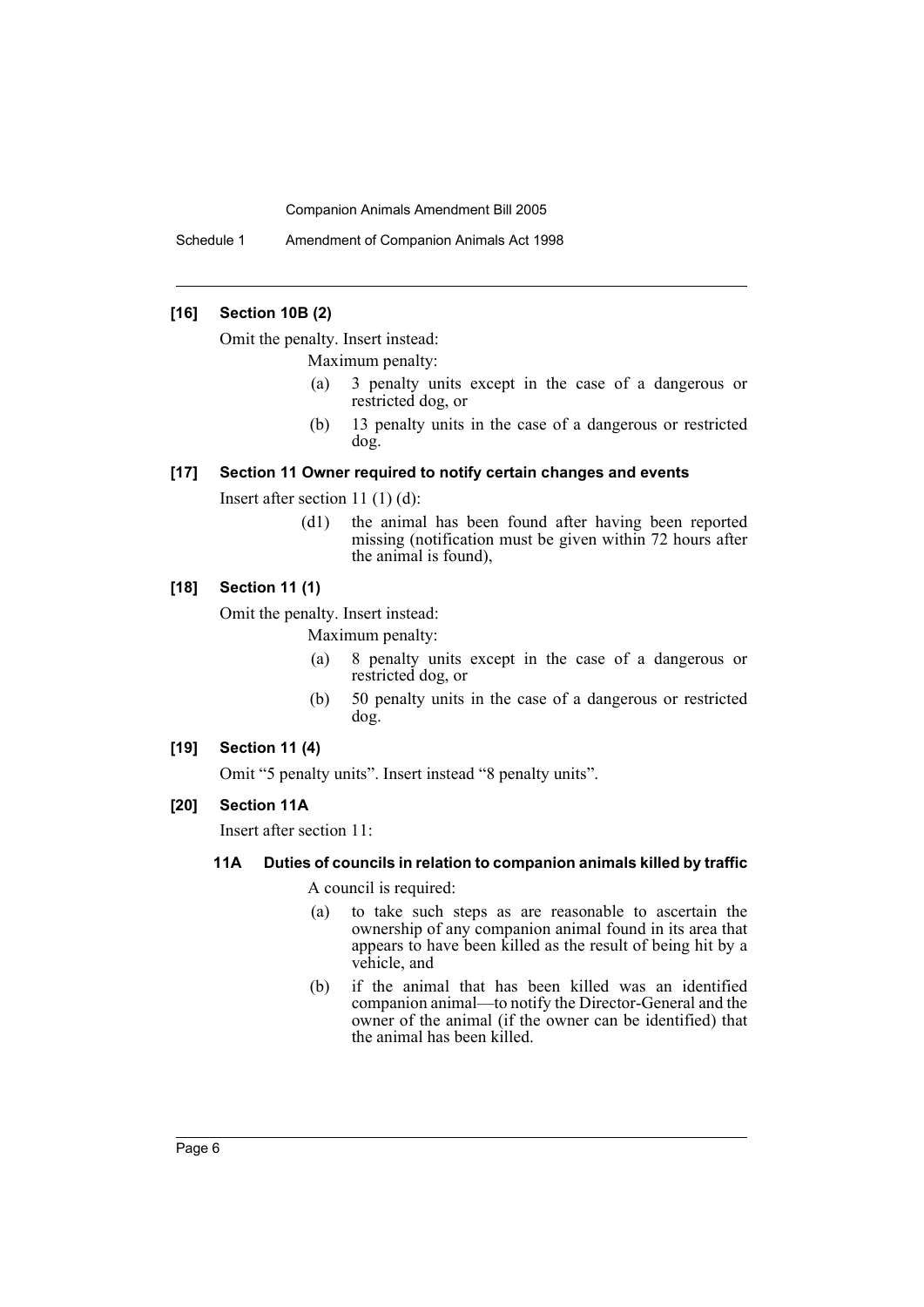### **[21] Section 12 Dog must have collar and tag**

Omit the penalty to section 12 (2). Insert instead:

Maximum penalty:

- (a) 8 penalty units except in the case of a dangerous or restricted dog, or
- (b) 50 penalty units in the case of a dangerous or restricted dog.

#### **[22] Section 13 Responsibilities while dog in public place**

Insert "that is attached to the dog and that is being held by (or secured to) the person" after "leash" in section 13 (1).

### **[23] Section 13 (2)**

Omit the penalty. Insert instead:

Maximum penalty:

- (a) 8 penalty units except in the case of a dangerous or restricted dog, or
- (b) 50 penalty units in the case of a dangerous or restricted dog.

### **[24] Section 13 (3)**

Omit "the person finds". Insert instead "is".

### **[25] Section 13 (5)**

Insert at the end of the subsection:

**Note.** Just because a dog is not on a lead in an off-leash area, or is secured in a cage or vehicle or is tethered to a fixed object or structure, does not mean that an offence under section 16 is not committed if the dog rushes at, attacks, bites, harasses or chases any person or animal, whether or not any injury is caused.

#### **[26] Section 14 Dogs prohibited in some public places**

Omit "found" from section 14 (2).

### **[27] Section 14 (2)**

Omit the penalty. Insert instead:

Maximum penalty:

- (a) 8 penalty units except in the case of a dangerous or restricted dog, or
- (b) 50 penalty units in the case of a dangerous or restricted dog.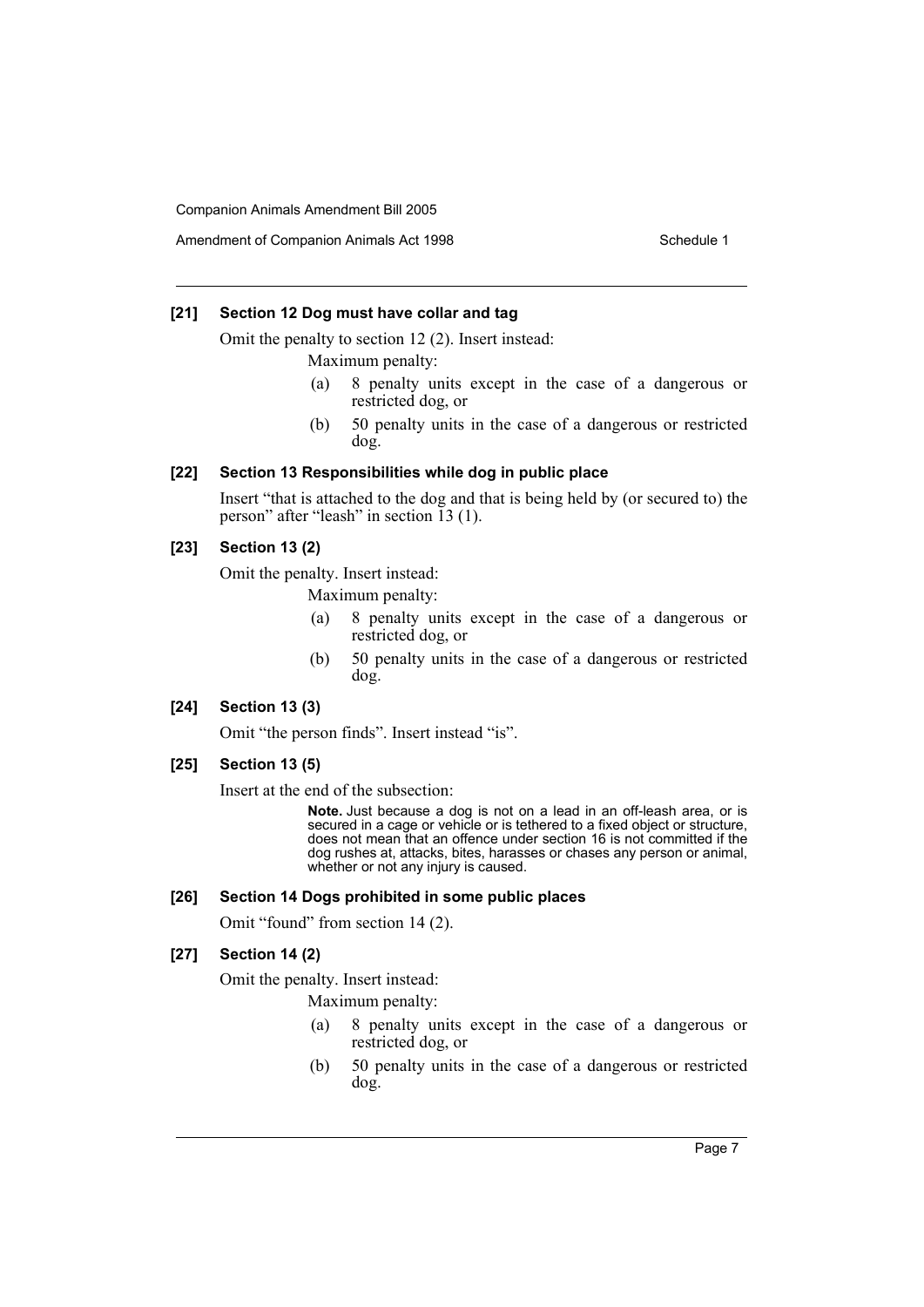Schedule 1 Amendment of Companion Animals Act 1998

### **[28] Section 14 (3)**

Omit "the person finds". Insert instead "is".

#### **[29] Section 14 (3), note**

Omit "Section 62 requires that a dog seized under this section be returned to its owner or taken to a council pound.".

### **[30] Section 15 Greyhounds and other breeds to be muzzled**

Omit "5 penalty units" from section 15 (2). Insert instead "8 penalty units".

### **[31] Section 15 (3)**

Omit "or kind" wherever occurring. Insert instead ", kind or description".

### **[32] Section 16 Offences where dog attacks person or animal**

Omit the penalty to section 16 (1). Insert instead:

Maximum penalty:

- (a) 50 penalty units except in the case of a dangerous or restricted dog, or
- (b) 300 penalty units in the case of a dangerous or restricted dog.

### **[33] Section 16 (1A)**

Omit the subsection. Insert instead:

- (1A) The owner of a dangerous dog or a restricted dog is guilty of an offence if:
	- (a) the dog attacks or bites any person (whether or not any injury is caused to the person), and
	- (b) the incident occurs as a result of the owner's failure to comply with any one or more of the requirements of section 51 or 56 (as the case requires) in relation to the dog.

Maximum penalty: 500 penalty units or imprisonment for 2 years, or both.

**Note.** Conviction for an offence under this subsection results in permanent disqualification from owning a dog or from being in charge of a dog in a public place. See section 23.

#### **[34] Section 17 Dog must not be encouraged to attack**

Insert "or from being in charge of a dog in a public place" after "owning a dog" in the note to section  $17(1)$ .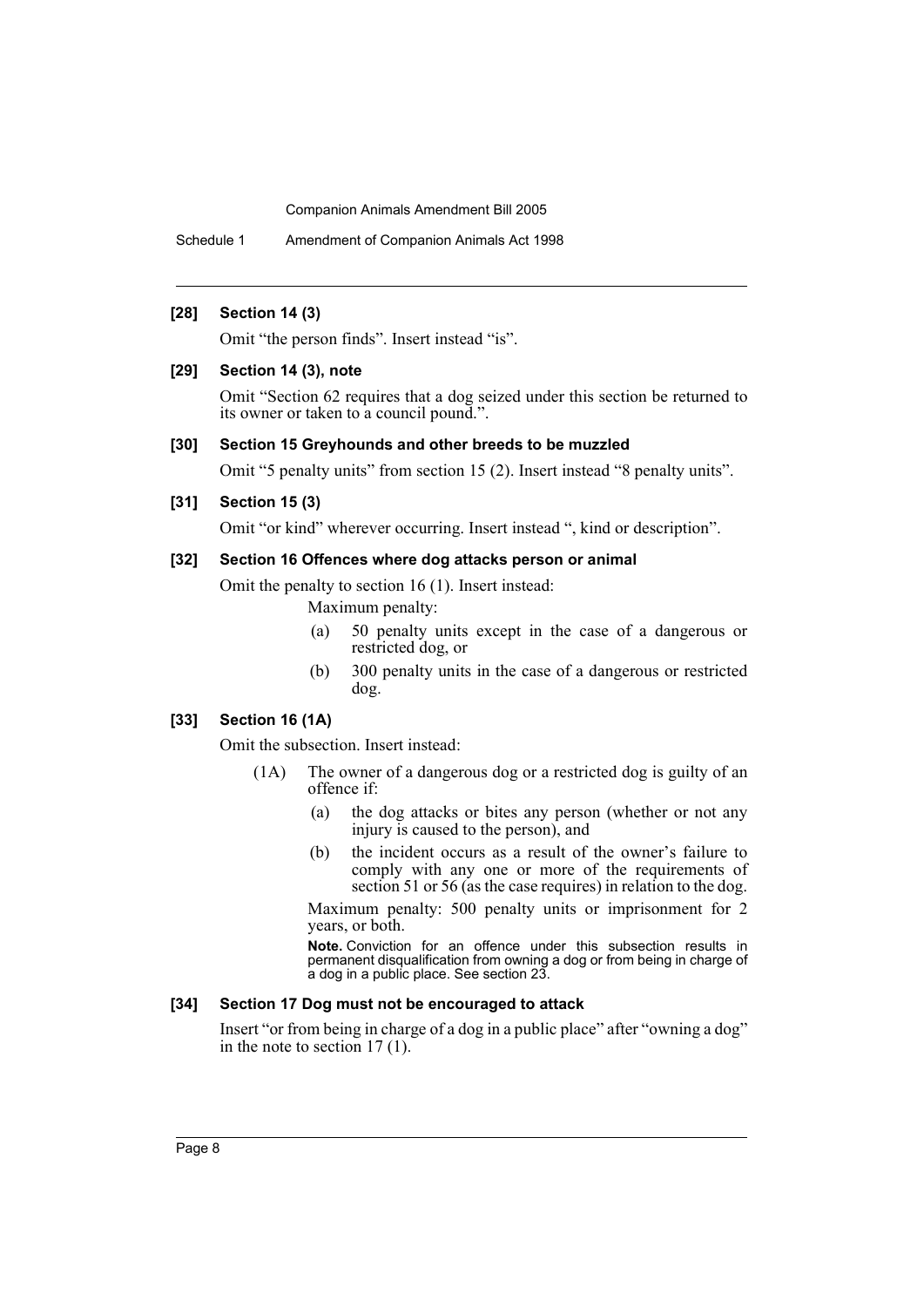Amendment of Companion Animals Act 1998 Schedule 1

### **[35] Section 18**

Omit the section. Insert instead:

#### **18 Dog that has attacked or bitten may be secured or seized**

- (1) If a dog attacks or bites any person or animal (except vermin) otherwise than in the circumstances referred to in section 16 (2), an authorised officer may, at any time within 72 hours after the attack or bite:
	- (a) secure the dog on property that the officer has reason to believe is occupied by the dog's owner, or
	- (b) seize the dog.
- (2) Any other person may seize the dog if the dog is on property owned or occupied by the person.
- (3) If the dog is on property that an authorised officer has reason to believe is occupied by the dog's owner, the officer may seize the dog only if the officer is satisfied that:
	- (a) the dog cannot be kept adequately secured on that property, or
	- (b) the dog cannot be kept under the effective control of some competent person while it is on that property, or
	- (c) the owner of the dog has repeatedly failed to keep the dog secured on that property or under the effective control of a competent person while it is on that property (regardless of whether the dog is secured or under effective control at the relevant time).
- (4) An authorised officer who, under this section, secures or seizes a dog on property that the officer has reason to believe is property occupied by the dog's owner must, before leaving that property, prepare a notice setting out:
	- (a) the reasons why the dog has been secured or seized, and
	- (b) the method by which the dog has been secured, or the place to which it has been taken, as the case may be.
- (5) The notice must be left:
	- (a) in a conspicuous place on the property, or
	- (b) with a person (being a person apparently above the age of 16 years) who appears to be an occupier of the property.
- (6) This section applies whether or not any injury is caused to a person or animal by the dog's attack or bite.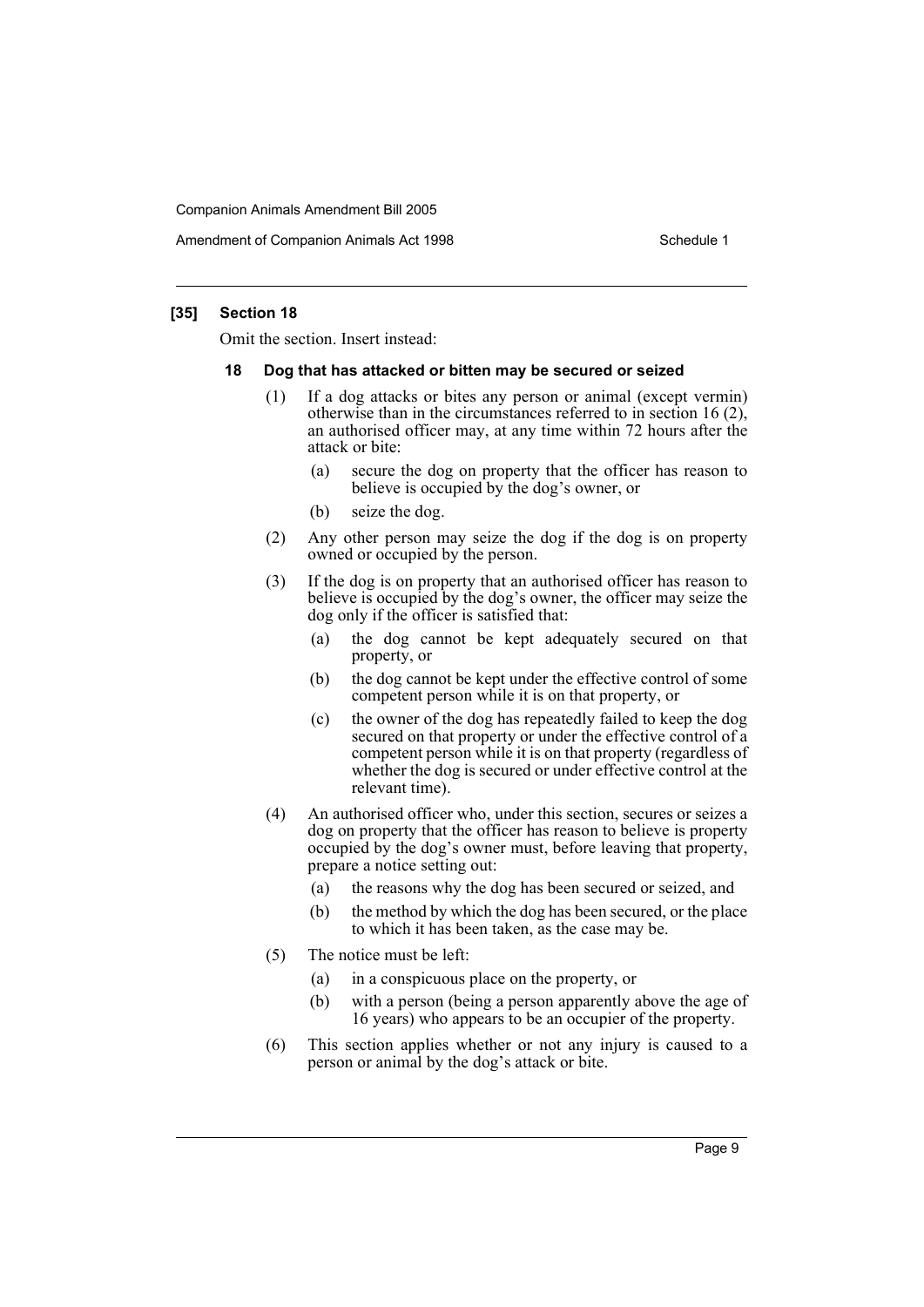Schedule 1 Amendment of Companion Animals Act 1998

#### **[36] Section 19 Procedure concerning securing or seizure of dog that has attacked or bitten**

Omit the section.

### **[37] Section 20 Dogs defecating in public place**

Omit "5 penalty units" from section 20 (1). Insert instead "8 penalty units".

#### **[38] Section 21 Nuisance dogs**

Omit section 21 (2). Insert instead:

(2) If an authorised officer of a council is satisfied that a dog is a nuisance, the officer may, after complying with section 21A, issue an order in the approved form to the owner of the dog requiring the owner to prevent the behaviour that is alleged to constitute the nuisance.

### **[39] Section 21 (5)**

Omit the penalty. Insert instead:

Maximum penalty: 8 penalty units for a first offence or 15 penalty units for a second or subsequent offence.

### **[40] Section 21 (7)**

Insert after section 21 (6):

(7) An order under this section is final and is not subject to any appeal or review.

### **[41] Section 21A**

Insert after section 21:

#### **21A Procedure for issuing nuisance dog order**

- (1) Before an authorised officer of a council issues an order under section 21, the officer must give notice to the owner of the dog to which the proposed order relates of the officer's intention to issue the order.
- (2) The notice must set out:
	- (a) the requirements with which the owner will be required to comply if the order is issued, and
	- (b) the owner's right to object to the proposed order in writing to the authorised officer within 7 days after the date the notice is given.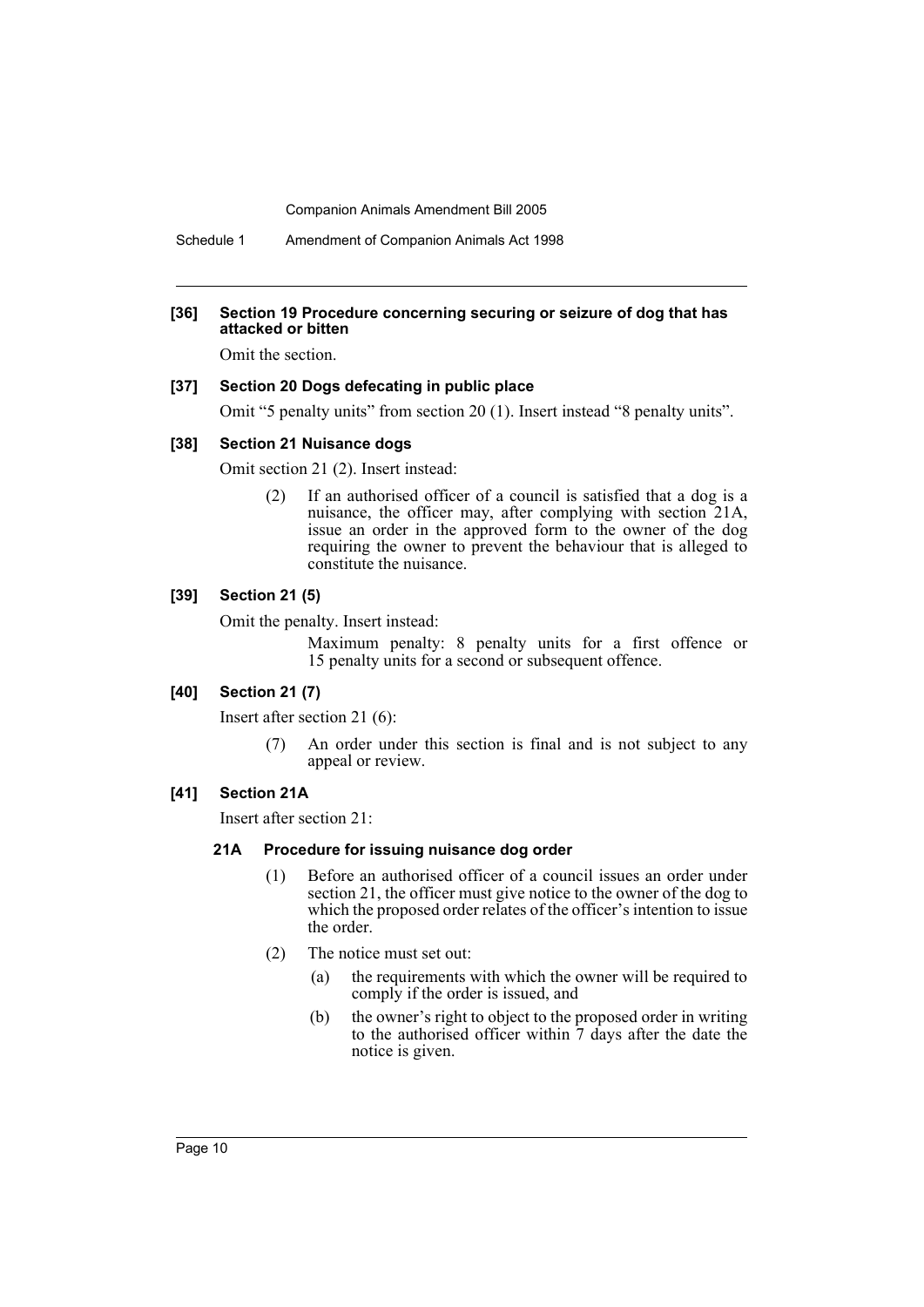- (3) The owner has 7 days after the date the notice is given in which to object to the proposed order.
- (4) If the owner does not object within that time, the authorised officer may proceed to issue the order after the 7 days have passed.
- (5) If the owner does object within that time, the authorised officer must consider the objection before deciding whether or not to issue the order.

#### **[42] Section 22 Action to protect persons and property against dogs**

Omit section 22 (4).

### **[43] Section 23 Disqualification from owning or being in charge of dog**

Insert "or from being in charge of a dog in a public place" after "a dog" in section 23 (1).

### **[44] Section 23 (2) and (3)**

Insert ", or from being in charge of a dog in a public place," after "owning a dog" wherever occurring.

### **[45] Section 23 (6)**

Insert ", or who is in charge of a dog," after "owner of a dog".

#### **[46] Section 24 Appeal against disqualification from owning or being in charge of dog**

Insert "or being in charge of" after "owning" in section 24 (1).

### **[47] Section 25 Liability for injury to a person or damage to personal property**

Omit "clothing of a person" from section 25 (1) (b).

Insert instead "personal property of a person (including clothing)".

#### **[48] Section 29 Cats must have form of identification**

Omit section 29 (1). Insert instead:

(1) A cat must be identified by a form of identification that enables a local authority to ascertain the name of the cat and the address or telephone number of the owner of the cat.

### **[49] Section 29 (3)**

Omit "5 penalty units". Insert instead "8 penalty units".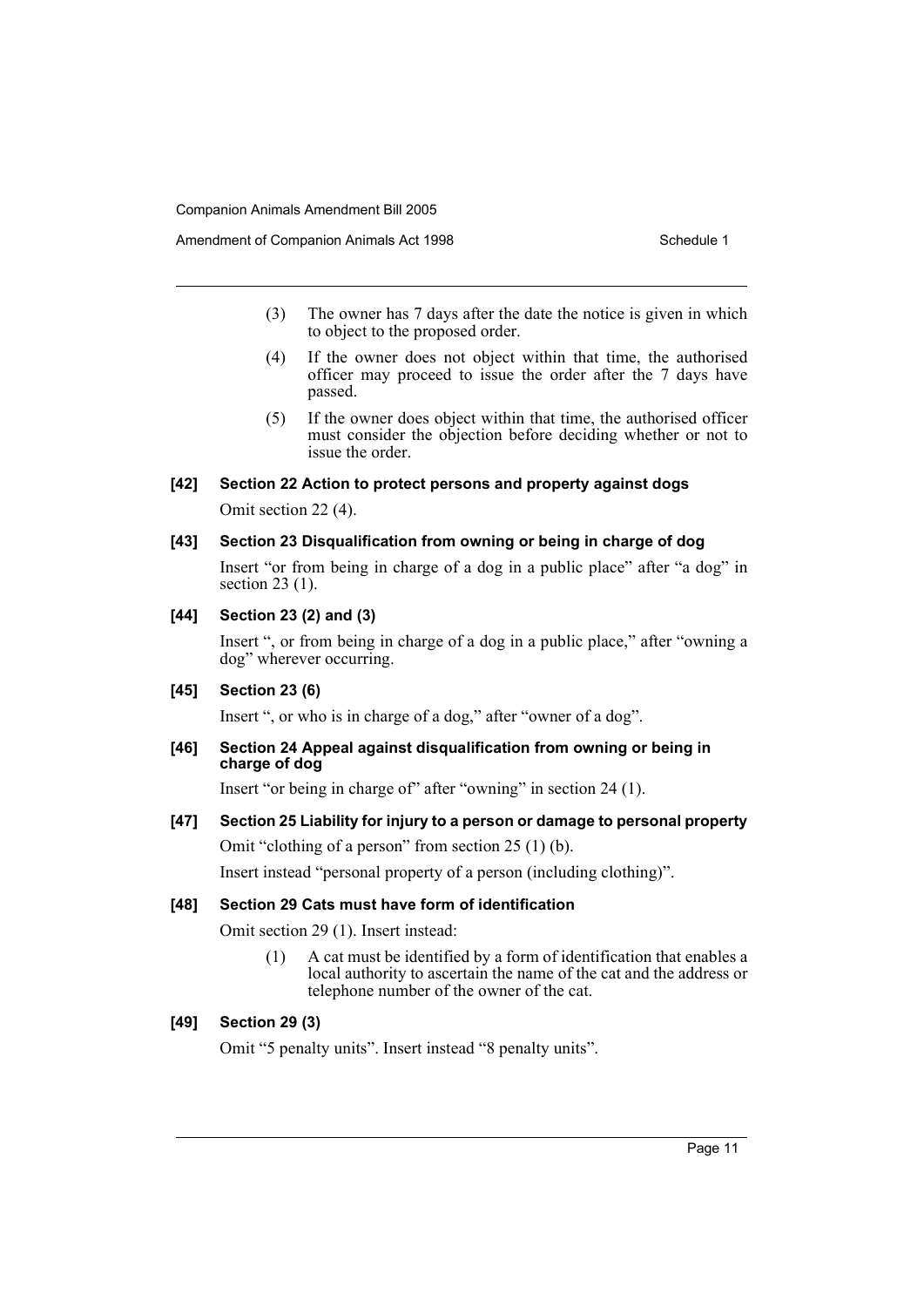Schedule 1 Amendment of Companion Animals Act 1998

#### **[50] Section 30 Cats prohibited in some public places**

Omit "found" from section 30 (2).

### **[51] Section 30 (2)**

Omit "5 penalty units". Insert instead "8 penalty units".

### **[52] Section 30 (3)**

Omit "who finds a cat that is in a place in which cats are prohibited under this section may seize the cat".

Insert instead "may seize a cat that is in a place in which cats are prohibited under this section".

### **[53] Section 30 (4), note**

Omit "Section 62 requires that a cat seized under this section be returned to its owner or taken to a council pound.".

### **[54] Section 31 Nuisance cats**

Omit section 31 (2). Insert instead:

(2) If an authorised officer of a council is satisfied that a cat is a nuisance, the officer may, after complying with section 31A, issue an order in the approved form to the owner of the cat requiring the owner to prevent the behaviour that is alleged to constitute the nuisance.

### **[55] Section 31 (5)**

Omit the penalty. Insert instead:

Maximum penalty: 3 penalty units for a first offence or 8 penalty units for a second or subsequent offence.

### **[56] Section 31 (7)**

Insert after section 31 (6):

(7) An order under this section is final and is not subject to any appeal or review.

#### **[57] Section 31A**

Insert after section 31:

### **31A Procedure for issuing nuisance cat order**

(1) Before an authorised officer of a council issues an order under section 31, the officer must give notice to the owner of the cat to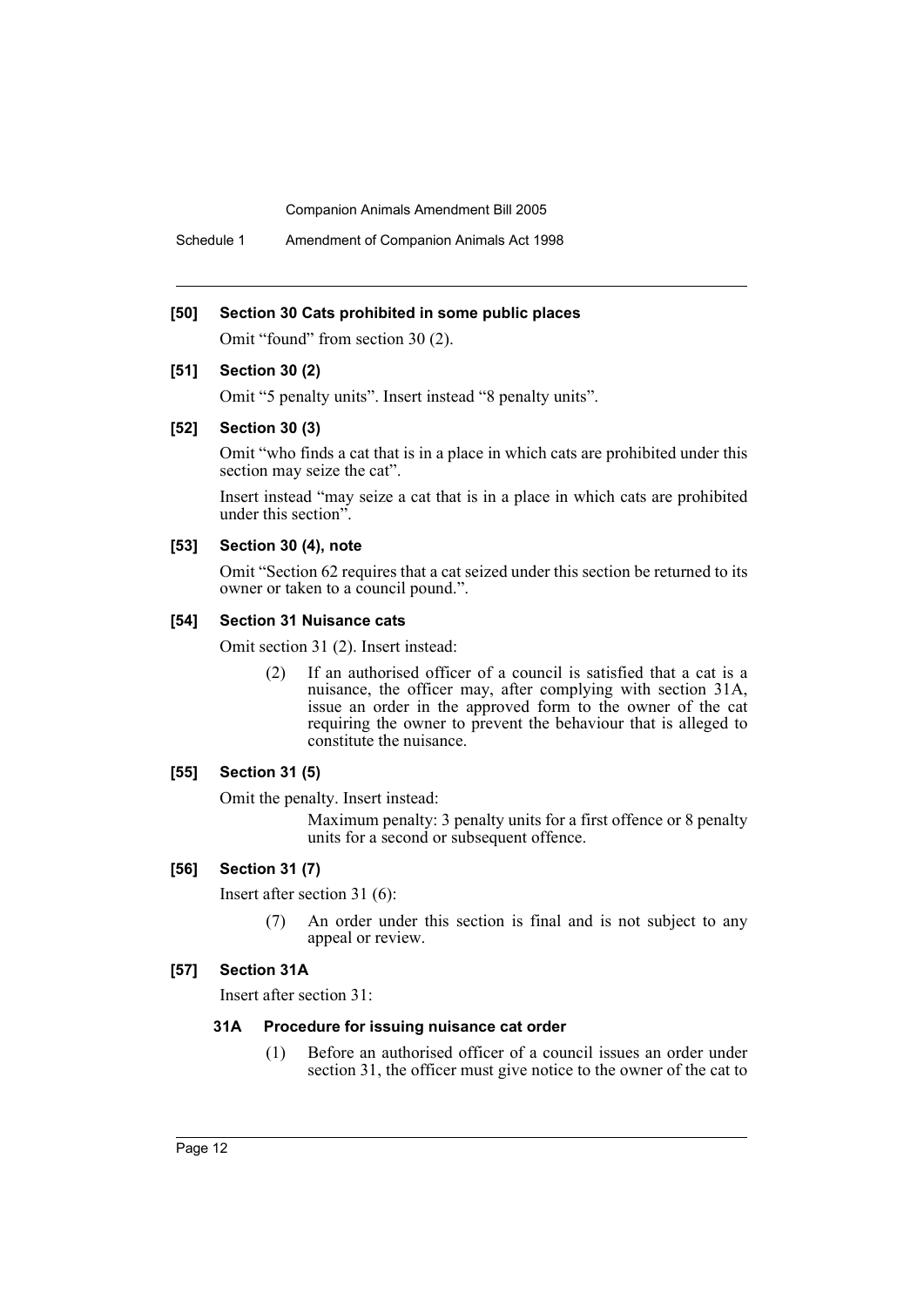which the proposed order relates of the officer's intention to issue the order.

- (2) The notice must set out:
	- (a) the requirements with which the owner will be required to comply if the order is issued, and
	- (b) the owner's right to object to the proposed order in writing to the authorised officer within 7 days after the date the notice is given.
- (3) The owner has 7 days after the date the notice is given in which to object to the proposed order.
- (4) If the owner does not object within that time, the authorised officer may proceed to issue the order after the 7 days have passed.
- (5) If the owner does object within that time, the authorised officer must consider the objection before deciding whether or not to issue the order.

### **[58] Section 32 Action to protect persons and animals against cats**

Omit section 32 (2).

#### **[59] Section 34 Council may declare dog to be dangerous**

Omit section 34 (1). Insert instead:

(1) A council may, if satisfied that a dog is dangerous, declare it to be a dangerous dog. It does not matter if the dog is ordinarily kept in another council's area.

#### **[60] Section 36 Obligations of owner when notified of proposed dangerous dog declaration**

Omit "20 penalty units" from section 36 (1). Insert instead "50 penalty units".

### **[61] Section 36 (1A)**

Insert after section 36 (1):

(1A) For the purposes of subsection (1) (a), a dog is not considered to be under the effective control of a person if the person has more than 2 dogs (one of which is the dog the subject of the proposed declaration) under his or her control at the one time.

### **[62] Section 36 (4)**

Omit the subsection.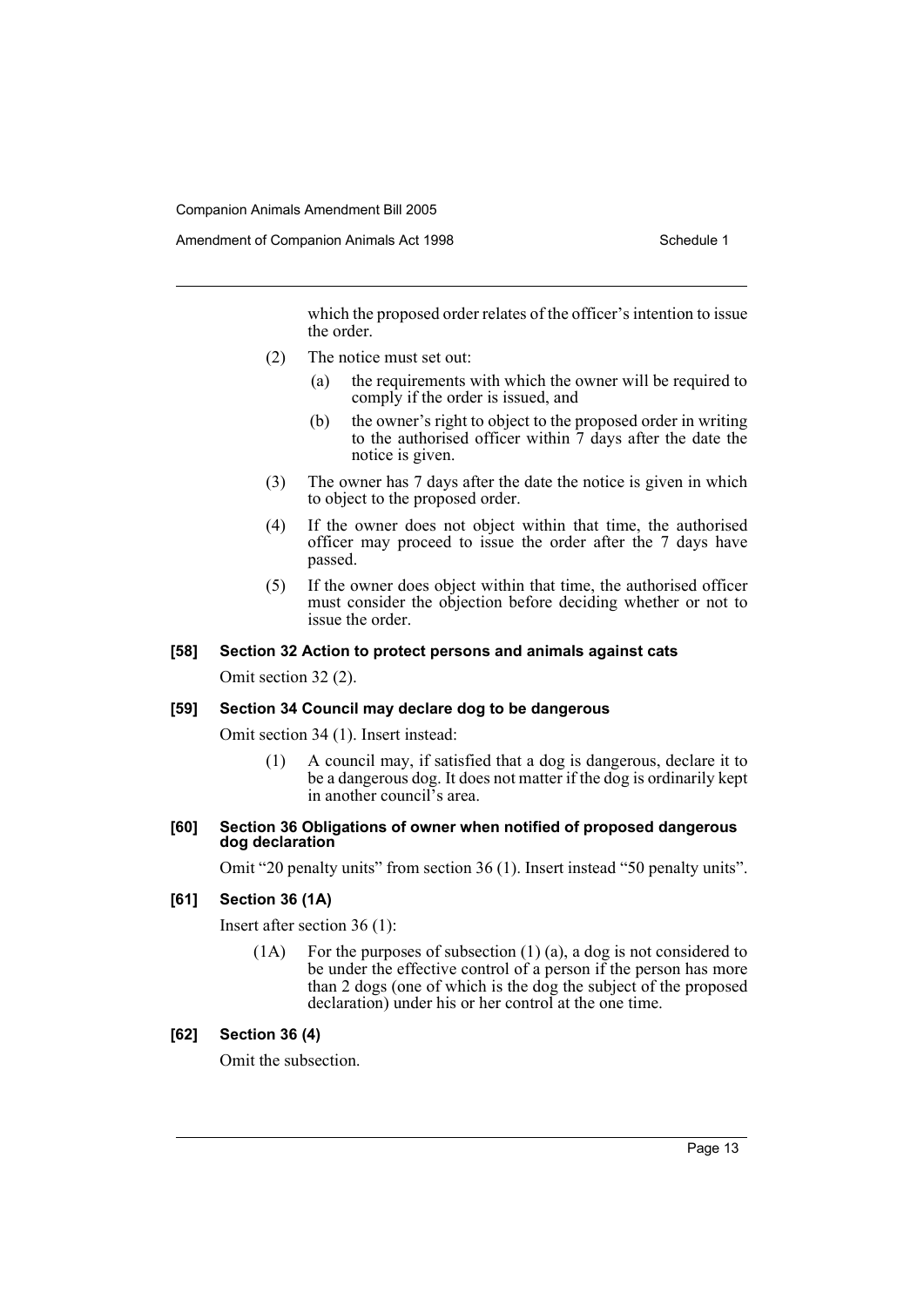Schedule 1 Amendment of Companion Animals Act 1998

### **[63] Section 36 (5)**

Omit "(Procedures for dealing with seized animals)" and "(Unclaimed animals can be sold or destroyed)".

### **[64] Section 43 How notice is to be given under this Division** Omit the section.

#### **[65] Section 47 Control orders**

Omit "or 51" from section 47 (2) (a). Insert instead "51 or 56".

#### **[66] Section 47 (3)**

Insert "(without limiting any of the requirements that apply in relation to the dog under section 51 or 56)" after "includes".

### **[67] Section 48 Destruction orders**

Omit "or 51" from section 48 (2) (a). Insert instead ", 51 or 56".

### **[68] Section 51 Owner of dangerous dog must comply with control requirements**

Omit "the following requirements are" from section 51 (1).

Insert instead "each of the following requirements is".

### **[69] Section 51 (1) (b)**

Insert "the" after "in".

### **[70] Section 51 (1) (c) and (c1)**

Omit section 51 (1) (c). Insert instead:

#### (c) **Enclosure requirements**

While the dog is on property on which the dog is ordinarily kept, the dog must be kept in an enclosure that complies with the requirements prescribed by the regulations. The owner has 3 months from the date on which the dog is declared dangerous to comply. In the case of an existing dangerous dog, the owner has 6 months from the relevant date to comply.

(c1) Until such time as the requirement under paragraph (c) is complied with, the dog must, while on property on which it is ordinarily kept, be kept in an enclosure that is sufficient to restrain the dog and prevent a child from having access to the dog.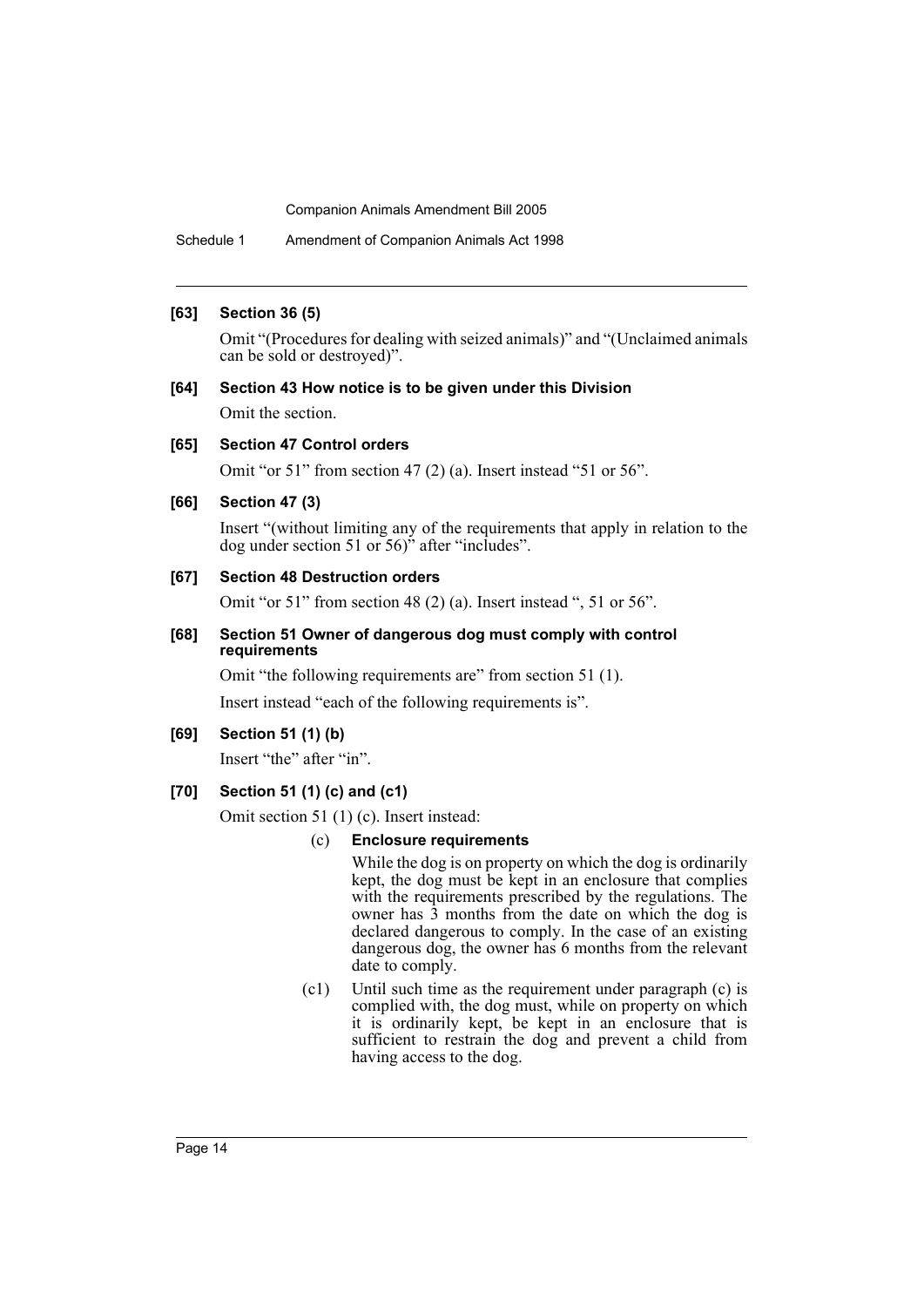Amendment of Companion Animals Act 1998 **Schedule 1** Schedule 1

### **[71] Section 51 (1) (d1)**

Insert after section 51 (1) (d):

#### (d1) **Distinctive collar must be worn**

The dog must at all times wear a collar of the kind prescribed by the regulations.

### **[72] Section 51 (1) (e)**

Omit the paragraph. Insert instead:

### (e) **Dog must be kept on lead and be muzzled**

Whenever the dog is outside its enclosure, the dog:

- (i) must be under the effective control of some competent person by means of an adequate chain, cord or leash that is attached to the dog and that is being held by (or secured to) the person, and
- (ii) must be muzzled in a manner that is sufficient to prevent it from biting any person or animal.

For the purposes of this paragraph, a dog is not considered to be under the effective control of a person if the person has more than 2 dogs (one of which is the dangerous dog) under his or her control at the one time.

### **[73] Section 51 (1) (f)**

Omit the paragraph.

**[74] Section 51 (2)**

Omit "50 penalty units". Insert instead "150 penalty units".

### **[75] Section 51 (5)**

Insert after section 51 (4):

(5) In subsection  $(1)$  (c):

*existing dangerous dog* means a dog that is the subject of a declaration by a council or court under this Part and in force immediately before the relevant date.

*relevant date* means the date on which this subsection (as inserted by the *Companion Animals Amendment Act 2005*) commences.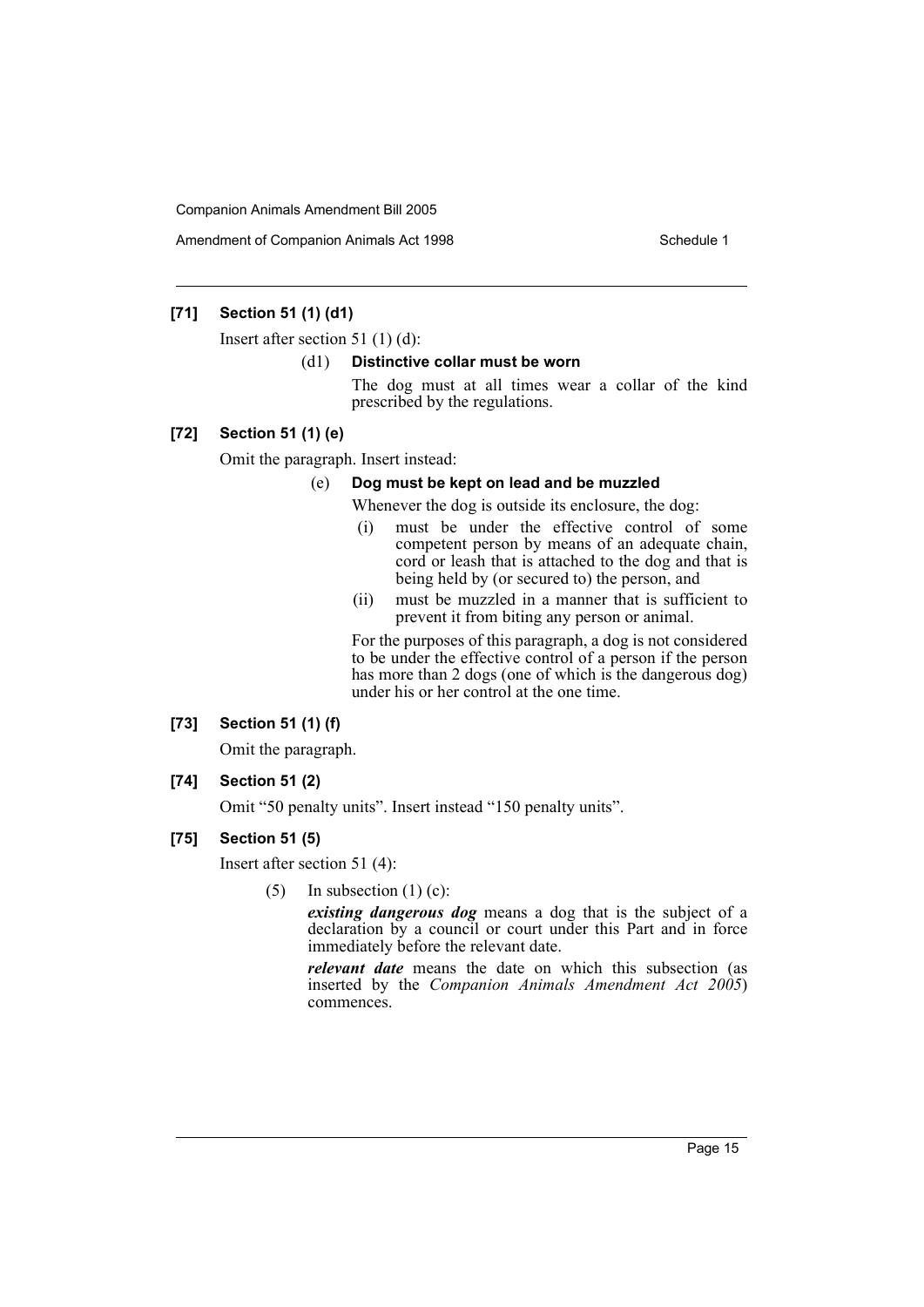Schedule 1 Amendment of Companion Animals Act 1998

### **[76] Section 52**

Omit the section. Insert instead:

#### **52 Dangerous dog may be seized if control requirements not complied with**

- (1) An authorised officer may seize a dangerous dog if the officer is satisfied that any of the requirements of section 51 have not been complied with in relation to the dog.
- (2) If a dog is seized under subsection (1), Part 7 applies in relation to the dog.
- (3) However, a claim for the dog may be made under section 64 only if an authorised officer of the council of the area in which the dog is ordinarily kept is satisfied that each of the requirements of section 51 is capable of being complied with in relation to the dog.

### **[77] Section 55**

Omit the section. Insert instead:

#### **55 Interpretation**

- (1) The following dogs are *restricted dogs* for the purposes of this Act:
	- (a) American pit bull terrier or pit bull terrier,
	- (b) Japanese tosa,
	- (c) dogo Argentino,
	- (d) fila Brasiliero,
	- (e) any dog declared by a council under Division 6 of this Part to be a restricted dog,
	- (f) any other dog of a breed, kind or description prescribed by the regulations for the purposes of this section.

**Note.** The importation into Australia of dogs referred to in paragraphs (a)–(d) is prohibited under the *Customs (Prohibited Imports) Regulations 1956* of the Commonwealth.

(2) In this Division:

*existing restricted dog* means a dog that is a restricted dog as at the relevant date.

*proposed restricted dog* means a dog that is the subject of a proposed declaration by a council under section 58C.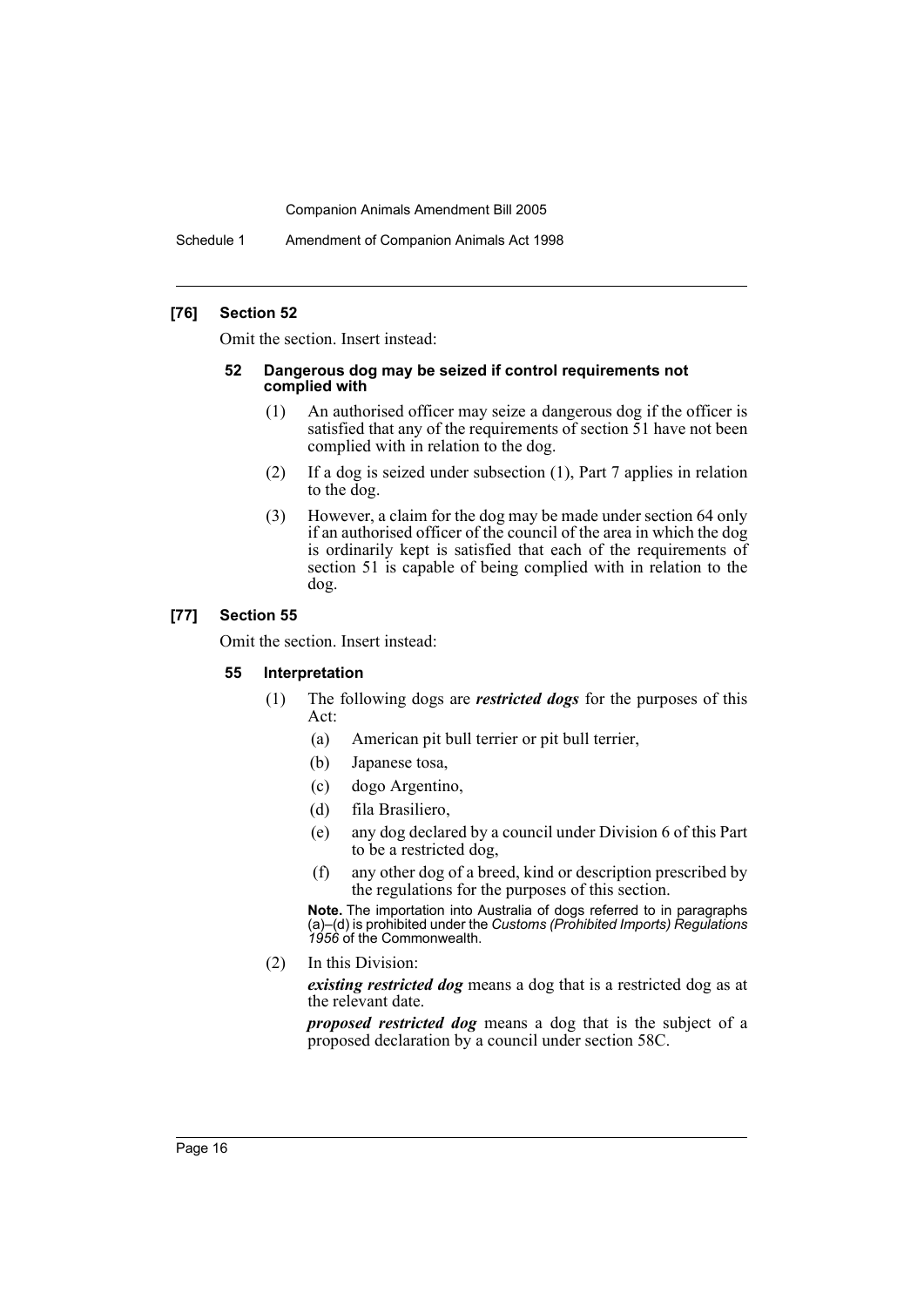Amendment of Companion Animals Act 1998 Schedule 1

*relevant date* means the date on which Division 6 of this Part (as inserted by the *Companion Animals Amendment Act 2005*) commences.

*transition period* means the period beginning on the relevant date and ending 12 months after that date.

### **[78] Section 56 Owner of restricted dog must comply with control requirements**

Omit "the following requirements are" from section 56 (1).

Insert instead "each of the following requirements is".

### **[79] Section 56 (1) (a)–(a2)**

Omit section 56 (1) (a). Insert instead:

### (a) **Desexing**

In the case of an existing restricted dog, the dog must be desexed within 28 days after the relevant date.

In the case of a dog declared by a council under Division 6 of this Part to be a restricted dog, the dog must be desexed within 28 days after it is declared to be a restricted dog.

In the case of any other restricted dog born after the relevant date, the dog must be desexed within 3 months of being born.

### (a1) **Enclosure requirements**

While the dog is on property on which the dog is ordinarily kept, the dog must be kept in an enclosure that complies with the requirements prescribed by the regulations.

In the case of an existing restricted dog, or a restricted dog born within 3 months after the relevant date, the owner has 6 months from the relevant date to comply with this paragraph.

Otherwise, the owner has 3 months from the date on which the restricted dog is born or 3 months from the date on which the dog is declared to be a restricted dog under Division 6 of this Part (as the case requires) to comply with this paragraph.

(a2) Until such time as the requirement under paragraph (a1) is complied with in relation to the dog, the dog must, while on property on which it is ordinarily kept, be kept in an enclosure that is sufficient to restrain the dog and prevent a child from having access to the dog.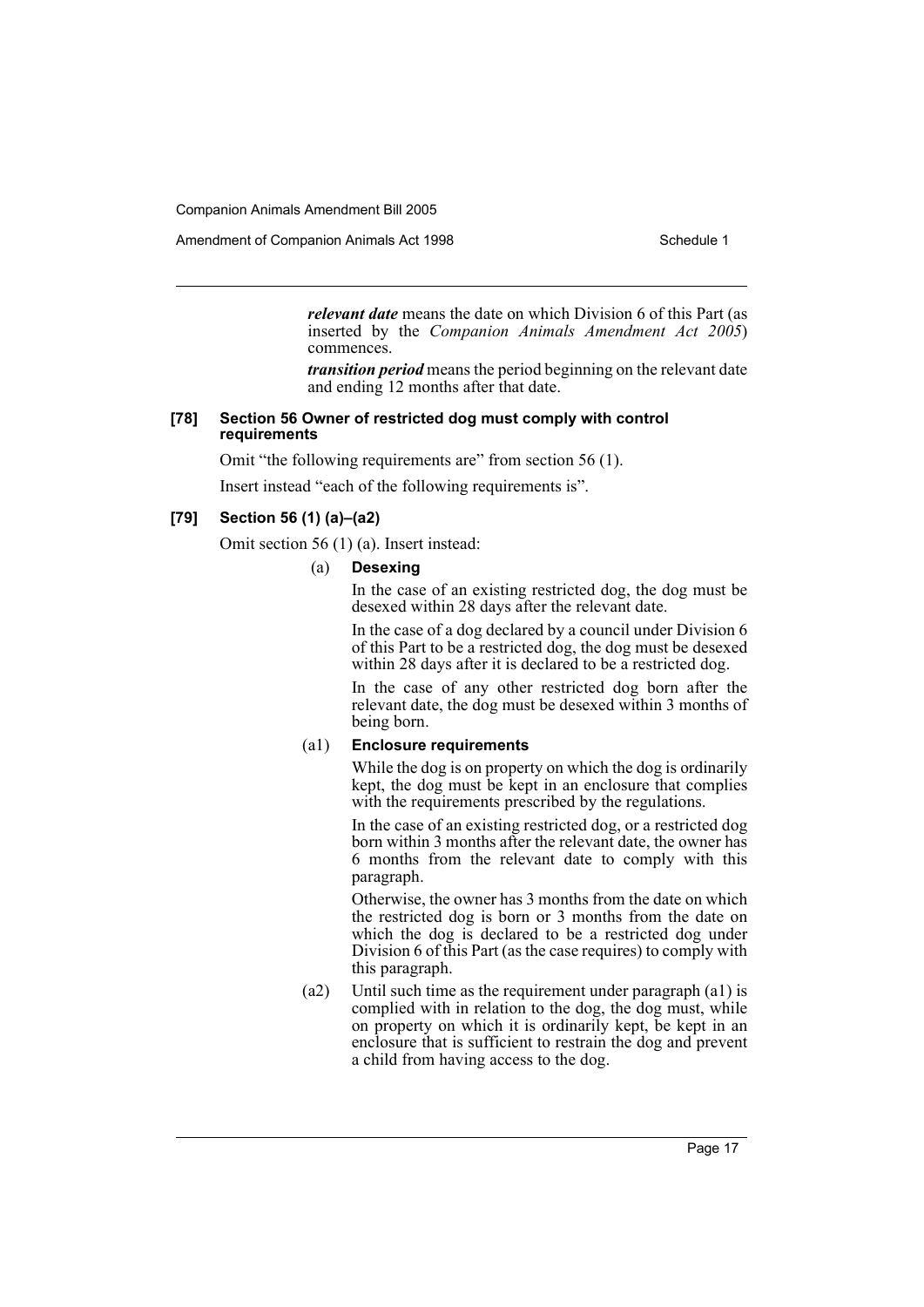Schedule 1 Amendment of Companion Animals Act 1998

### **[80] Section 56 (1) (c1)**

Insert after section 56 (1) (c):

#### (c1) **Distinctive collar must be worn**

The dog must at all times wear a collar of the kind prescribed by the regulations.

### **[81] Section 56 (1) (d)**

Omit the paragraph. Insert instead:

#### (d) **Dog must be kept on lead and be muzzled**

Whenever the dog is outside its enclosure, the dog:

- (i) must be under the effective control of some competent person by means of an adequate chain, cord or leash that is attached to the dog and that is being held by (or secured to) the person, and
- (ii) must be muzzled in a manner that is sufficient to prevent it from biting any person or animal.

For the purposes of this paragraph, a dog is not considered to be under the effective control of a person if the person has more than 2 dogs (one of which is the restricted dog) under his or her control at the one time.

### **[82] Section 56 (1) (e) and (f)**

Omit the paragraphs.

### **[83] Section 56 (1) (g) (iv)**

Omit the subparagraph.

### **[84] Section 56 (1) (h)**

Omit the paragraph. Insert instead:

#### (h) **Registration of dog**

In the case of a dog declared by a council under Division 6 of this Part to be a restricted dog, the dog must, regardless of its age, be registered (if not already registered) within 7 days after it is declared to be a restricted dog.

### **[85] Section 56 (2)**

Omit "50 penalty units". Insert instead "150 penalty units".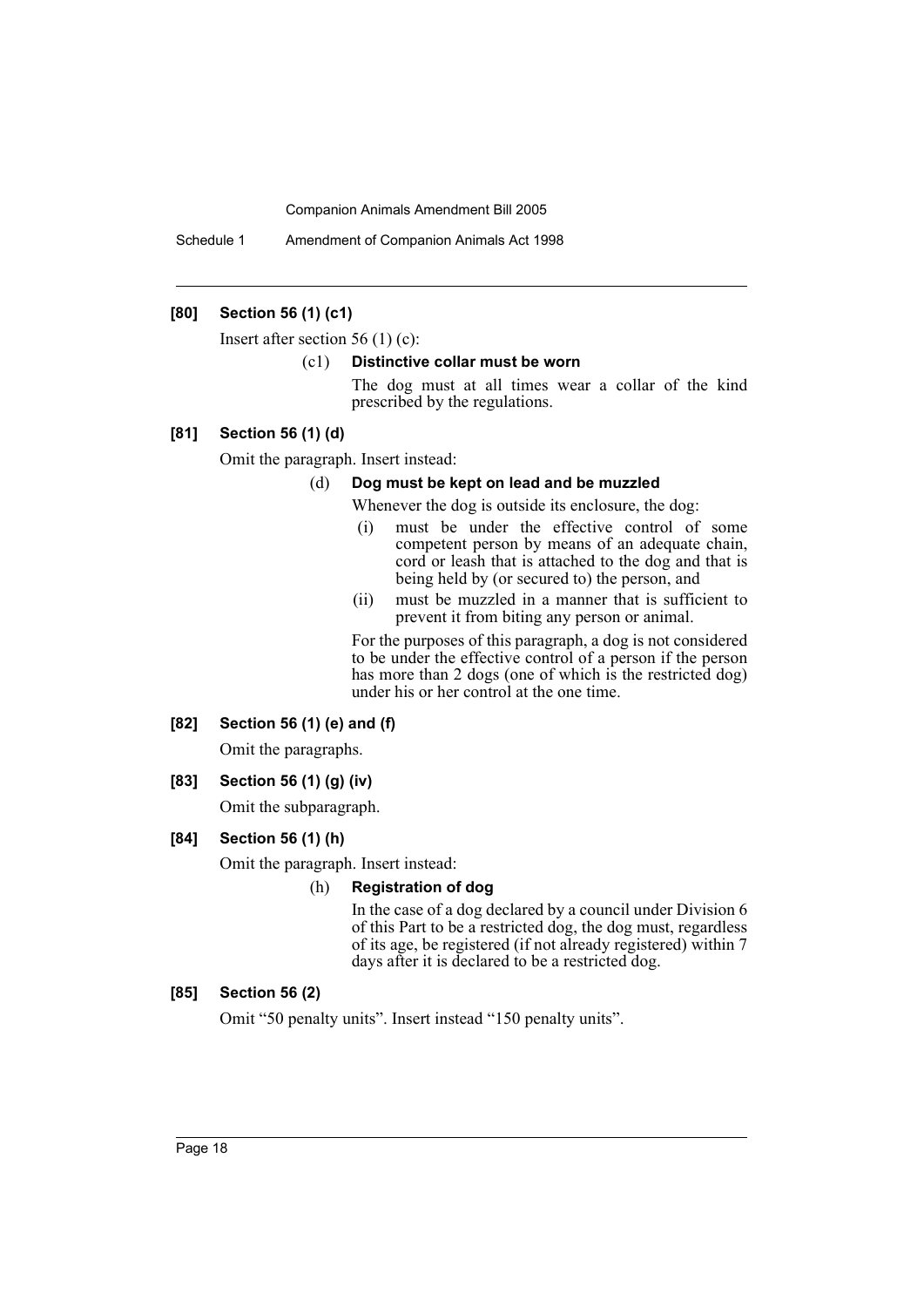#### **[86] Section 57**

Omit the section (and the note to the section). Insert instead:

#### **57 Restricted dog may be seized if control requirements not complied with**

#### (1) **Seizure during transition period**

An authorised officer may, during the transition period, seize a restricted dog if the officer is satisfied that any of the requirements of section 56 have not been complied with in relation to the dog.

- (2) If a dog is seized under subsection (1), Part 7 applies in relation to the dog.
- (3) However, a claim for the dog may be made under section 64 only if an authorised officer of the council of the area in which the dog is ordinarily kept is satisfied that each of the requirements of section 56 is capable of being complied with in relation to the dog.

#### (4) **Seizure after transition period**

If, after the transition period, an authorised officer of a council is satisfied that any of the requirements of section 56 have not been complied with in relation to a restricted dog, the authorised officer may seize the dog.

- (5) If a dog is seized under subsection (4):
	- (a) the dog is to be delivered as soon as possible to a council pound, and
	- (b) the council or the pound operator, as the case requires, may destroy the dog.
- (6) Part 7 (other than sections 68 and 69) does not apply in relation to a dog that is seized under subsection (4).

#### **[87] Sections 57A–57D**

Insert after section 57:

#### **57A Prohibition on selling restricted dog or proposed restricted dog**

(1) A person who sells, or advertises the sale of, a restricted dog or proposed restricted dog is guilty of an offence. Maximum penalty: 150 penalty units. **Note.** The term "sell" extends to the transfer of owner by any means,

including by gift.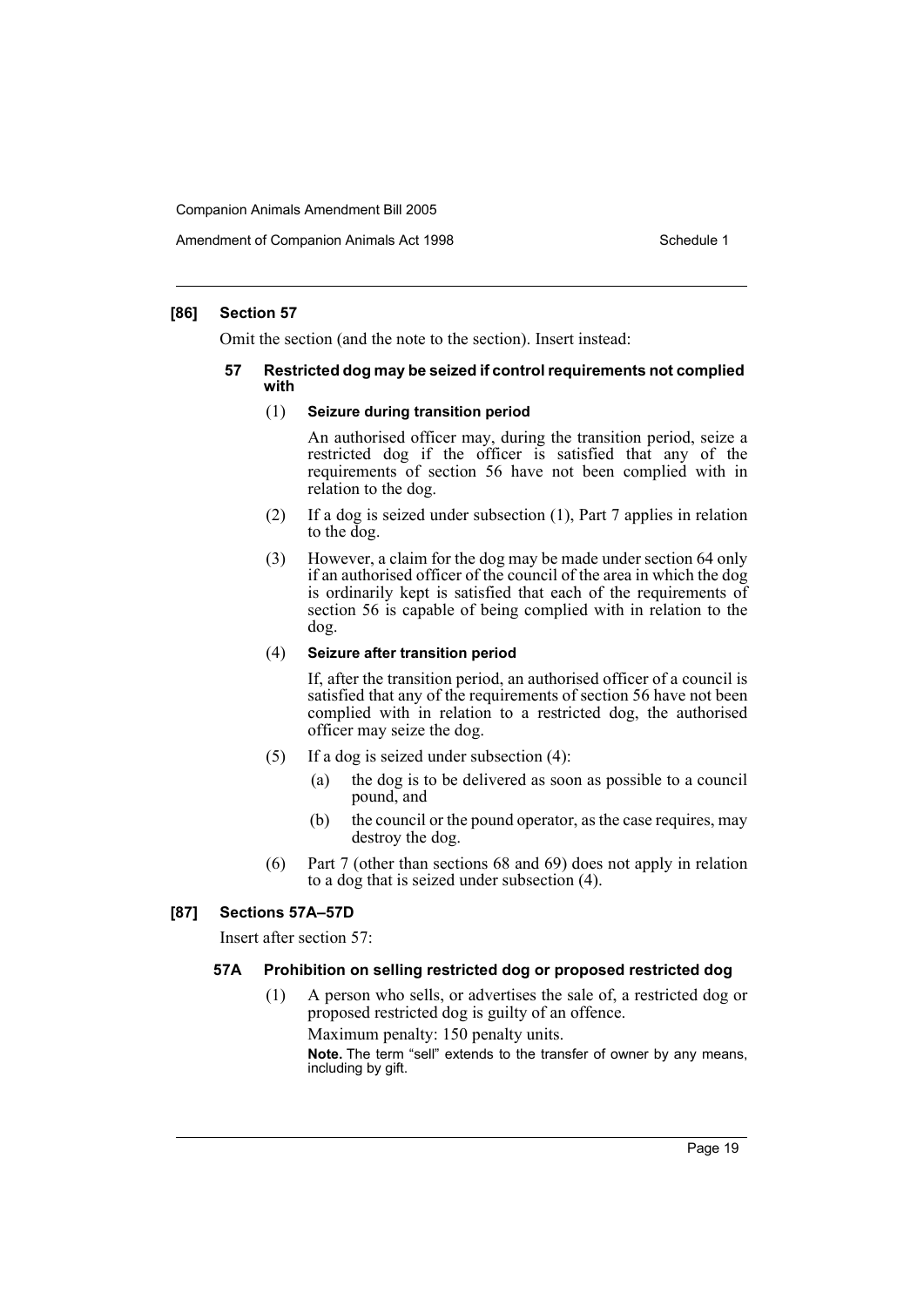Schedule 1 Amendment of Companion Animals Act 1998

Abandoning an animal is also an offence—see section 11 of the *Prevention of Cruelty to Animals Act 1979*.

(2) A person does not commit an offence under this section by reason only of surrendering a dog to a council pound or an approved animal welfare organisation.

**Note.** A restricted dog that is surrendered to a council pound or an approved animal welfare organisation cannot be sold.

#### **57B Prohibition on accepting ownership of restricted dog or proposed restricted dog**

(1) A person who accepts ownership of a restricted dog or proposed restricted dog is guilty of an offence.

Maximum penalty: 150 penalty units.

(2) A person does not commit an offence under this section by reason only of taking delivery of, or detaining, a dog under Part 7 or as the consequence of a dog being surrendered to a council pound or an approved animal welfare organisation.

### **57C Prohibition on breeding restricted dog or proposed restricted dog**

A person:

- (a) who causes or permits a restricted dog or proposed restricted dog to breed with any other dog, or
- (b) who advertises that a restricted dog or proposed restricted dog is available for breeding,

is guilty of an offence.

Maximum penalty: 150 penalty units.

#### **57D Council-declared restricted dogs may be seized and destroyed after transition period**

- (1) This section applies to any dog that becomes, any time after the transition period, a restricted dog because of a declaration by a council under Division 6 of this Part.
- (2) However, this section does not apply to any such dog if:
	- (a) the dog was, before the relevant date, registered under this Act (or a corresponding Act of another State or Territory) otherwise than as a breed or kind of dog referred to in section 55 (1) (a)–(d) or as a cross-breed of any such breed or kind of dog, and
	- (b) no person has been convicted, whether before or after the relevant date, of an offence under section 16 (1) (or a similar offence under a corresponding Act of another State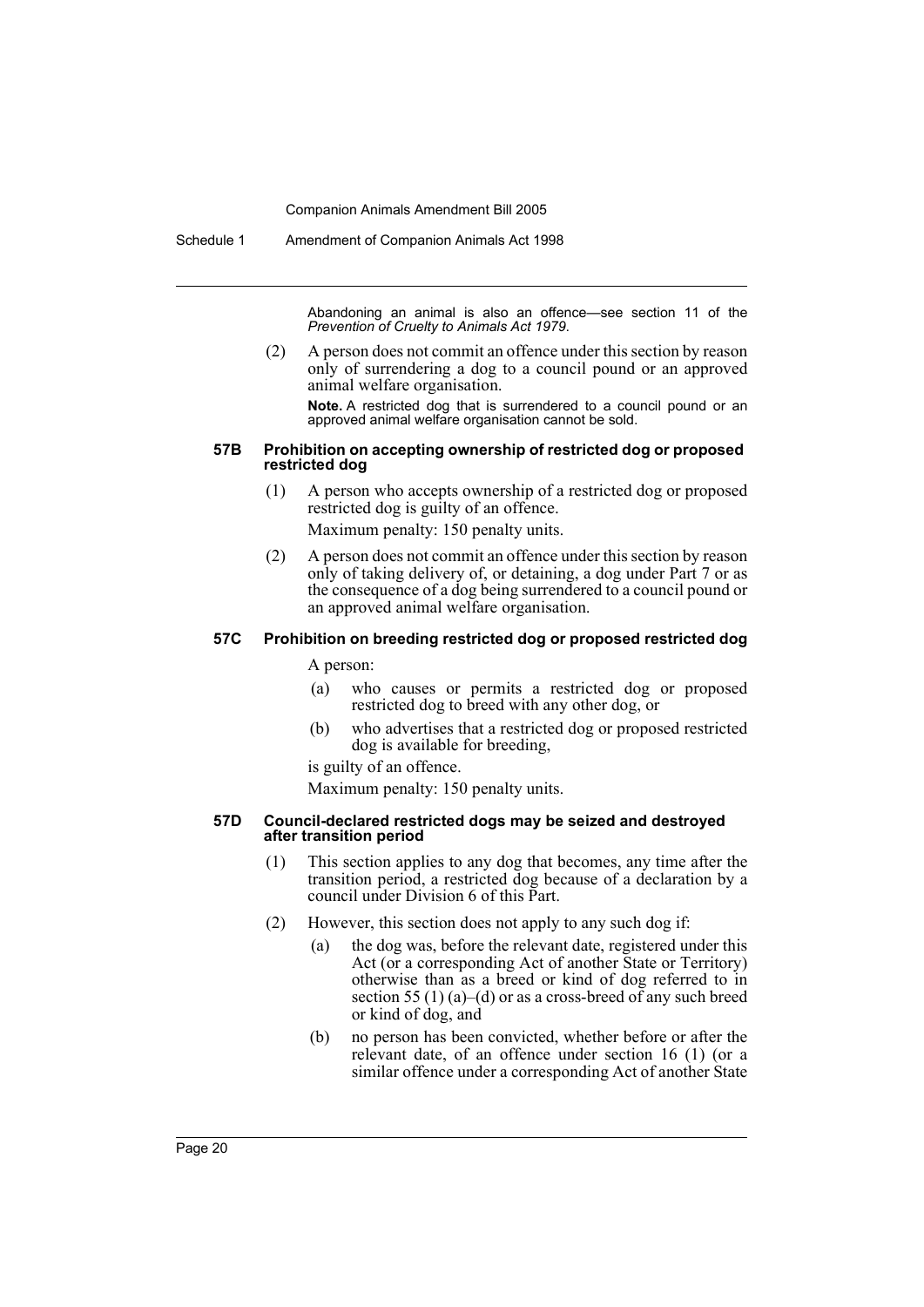Amendment of Companion Animals Act 1998 **Schedule 1** Schedule 1

or Territory) as a result of the dog rushing at, attacking, biting, harassing or chasing any person or animal.

- (3) An authorised officer may seize a dog to which this section applies. The officer may do so regardless of whether the requirements of section 56 have been, or are capable of being, complied with in relation to the dog.
- (4) If a dog is seized under subsection (3):
	- (a) the dog is to be delivered as soon as possible to a council pound, and
	- (b) the council or the pound operator, as the case requires, may destroy the dog.
- (5) Part 7 (other than sections 68 and 69) does not apply in relation to a dog that is seized under subsection (3).

#### **[88] Part 5, Division 6**

Insert after Division 5:

### **Division 6 Declaration by councils of dogs as restricted dogs**

### **58A Notice of intention to declare dog to be restricted dog**

- (1) If a council is of the opinion that a dog:
	- (a) is of a breed or kind of dog referred to in section 55 (1)  $(a)$ – $(d)$ , or
	- (b) is a cross-breed of any such breed or kind of dog,

the council may give notice to the owner of the dog of the council's intention to declare the dog to be a restricted dog.

- (2) The notice is to be in the approved form and must set out:
	- (a) the requirements that the owner of the dog will be required to comply with if the declaration is made, and
	- (b) the procedures associated with obtaining a breed or temperament assessment (as referred to in section 58C) in relation to the dog.
- (3) Without limiting the grounds on which a council may decide to give a notice of intention to declare a dog to be a restricted dog, any such notice may be given at the request of the owner of the dog concerned.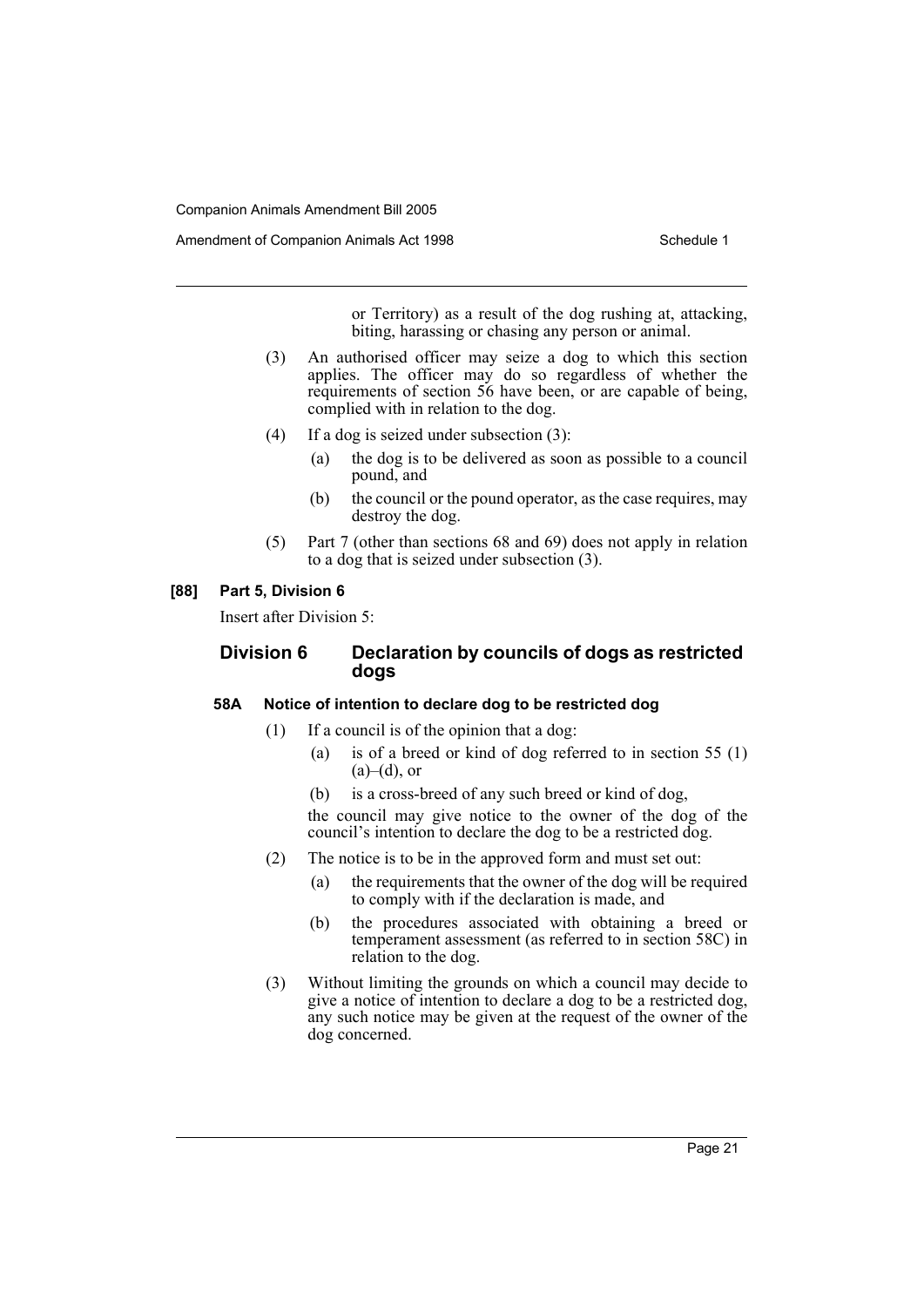Schedule 1 Amendment of Companion Animals Act 1998

#### **58B Obligations of owner when notified of proposed restricted dog declaration**

- (1) If a notice is given under section 58A to the owner of a dog of a council's intention to declare the dog to be a restricted dog, the owner must ensure that at all times while the dog is away from the property where it is ordinarily kept:
	- (a) it is under the effective control of some competent person by means of an adequate chain, cord or leash that is attached to the dog and that is being held by (or secured to) the person, and
	- (b) it has a muzzle securely fixed on its mouth in such a manner as will prevent it from biting any person or animal.

Maximum penalty: 50 penalty units.

- (2) For the purposes of subsection (1) (a), a dog is not considered to be under the effective control of a person if the person has more than 2 dogs (one of which is the dog the subject of the proposed declaration) under his or her control at the one time.
- (3) This section applies in respect of a dog:
	- (a) for 28 days after the notice is given to the dog's owner, or
	- (b) until the council notifies the owner that the council has made the proposed declaration or has decided not to make it,

whichever happens first.

- (4) While this section applies in respect of a dog, an authorised officer may seize the dog if the officer is satisfied that:
	- (a) the requirements of subsection (1) have not been complied with in relation to the dog, or
	- (b) the dog is not confined, tethered or restrained in such a way as to prevent the dog attacking or chasing a person lawfully at the property where the dog is ordinarily kept.
- (5) If a dog is seized under subsection (4), Part 7 applies in respect of the dog with the following modifications:
	- (a) a claim for the dog may be made under section 64 only if an authorised officer is satisfied that the requirements of subsection (1) are capable of being complied with in relation to the dog and the dog is reasonably capable of being confined, tethered or restrained in such a way as to prevent the dog attacking or chasing a person lawfully at the property where the dog is ordinarily kept,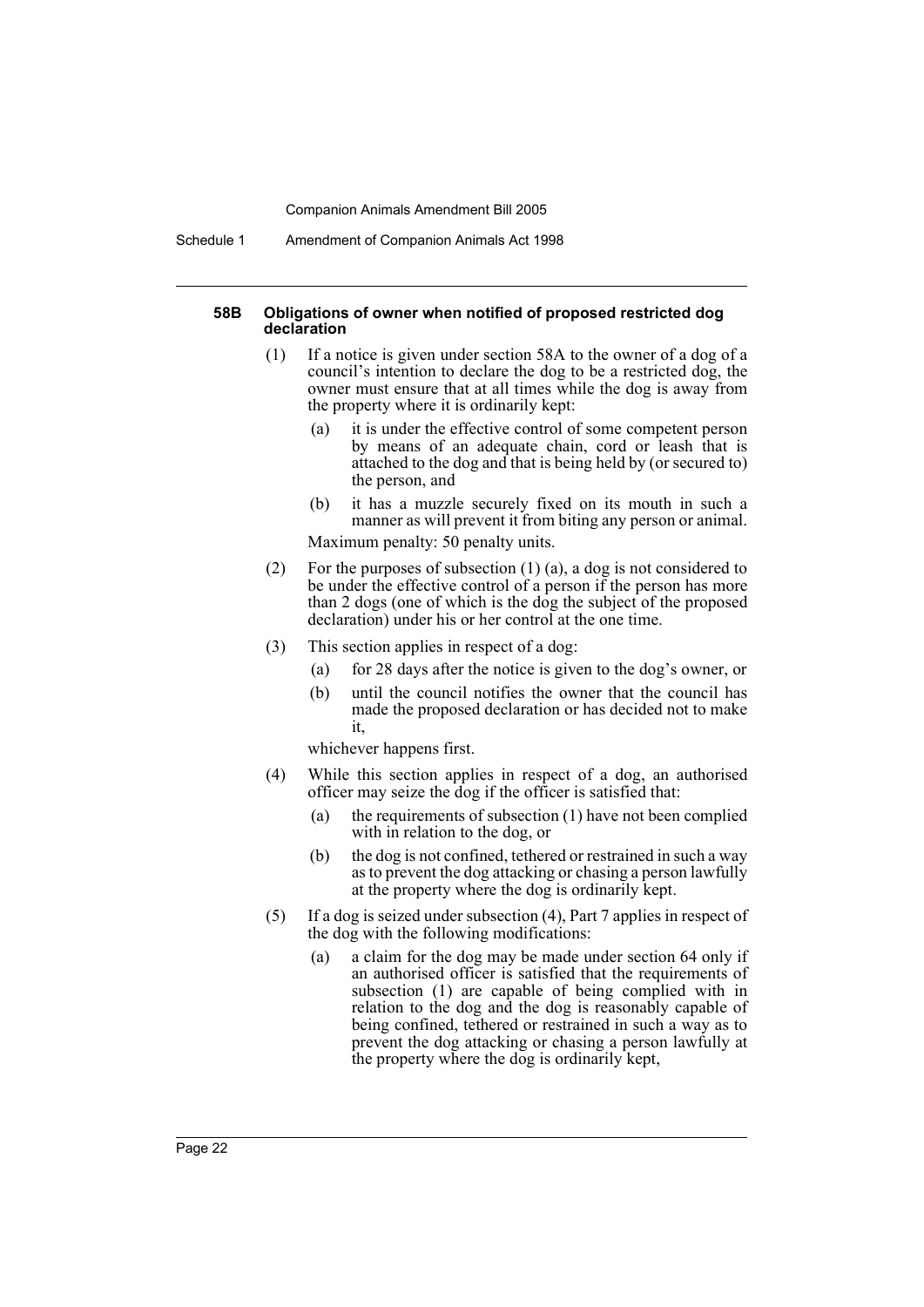Amendment of Companion Animals Act 1998 Schedule 1

(b) if the dog is declared to be a restricted dog by the council, the dog may not be destroyed under section 64 until 7 days after notice is given to the owner of the dog under section 58D.

### **58C Council may declare dog to be restricted dog**

#### (1) **Declaration by council**

If a notice of intention to declare a dog to be a restricted dog is given under section 58A to the owner of the dog, the council that gave the notice may, after the period of 28 days following the giving of the notice, declare the dog to be a restricted dog. It does not matter if the dog is ordinarily kept in another council's area.

#### (2) **Certification in relation to dog's breed or temperament may be provided**

A council is not to declare the dog to be a restricted dog if, within the period of 28 days following the giving of the notice under section 58A, the owner of the dog:

- (a) provides the council with a written statement by an approved breed assessor to the effect that the dog:
	- (i) is not of a breed or kind of dog referred to in section 55 (1) (a)–(d), and
	- (ii) is not a cross-breed of any such breed or kind of dog, or
- (b) provides the council with:
	- (i) a written statement by an approved breed assessor to the effect that the dog is not of a breed or kind of dog referred to in section 55 (1)  $(a)$ – $(d)$  but is a cross-breed of any such breed or kind of dog, and
	- (ii) a written statement by an approved temperament assessor to the effect that the dog is not a danger to the public and is not likely, without provocation, to attack or bite any person or animal.
- (3) Without limiting the form in which a written statement by an approved breed assessor may be in for the purposes of subsection (2), any such written statement may be in the form of, or comprise, a certificate that is of a kind or description prescribed by the regulations.
- (4) The owner of a dog that is the subject of a proposed declaration under this section:
	- (a) cannot, despite any other provision of this Act, rely on or produce, any evidence with respect to the dog's breed or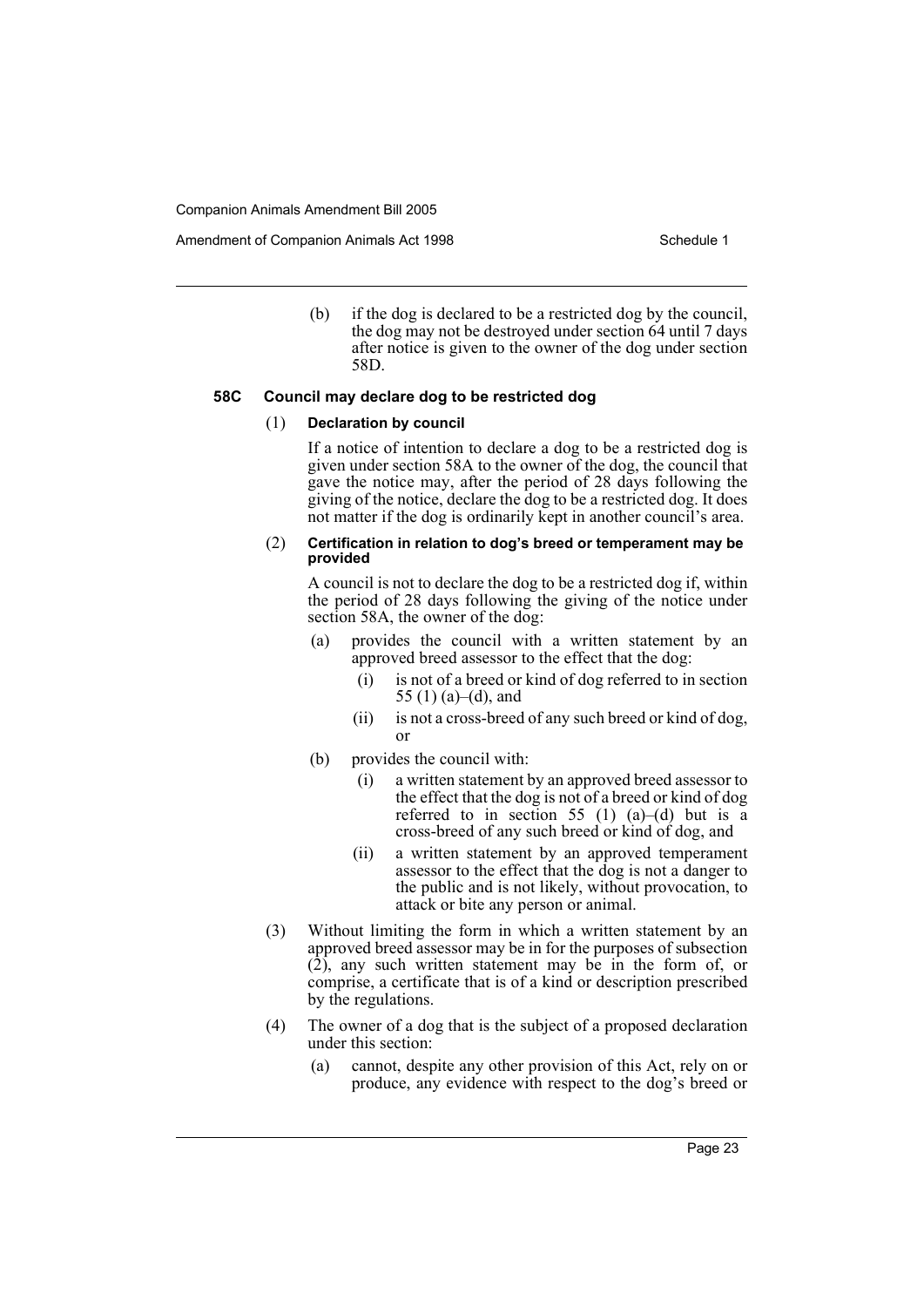temperament (including any information entered on the Register as to the dog's breed) apart from a written statement as referred to in this section, and

- (b) is liable to pay for any costs associated with obtaining a written statement from an approved breed assessor or approved temperament assessor for the purposes of this section.
- (5) A council may, in any particular case, extend the 28-day period referred to in subsection (2) for a further period because of extenuating circumstances.
- (6) Any written statement provided by an approved breed assessor or approved temperament assessor for the purposes of this section may not be challenged, reviewed, quashed or called into question on any grounds before any court or tribunal in any legal proceedings.

#### **58D Council to notify dog owner of decision and consequences**

- (1) A council must give notice to the owner of a dog when it declares the dog to be a restricted dog or decides not to declare the dog to be a restricted dog. The notice must be given within 7 days after the declaration or decision is made.
- (2) A notice that a dog has been declared a restricted dog must set out the requirements and restrictions imposed on the owner under this Part and the date or dates by which the owner must comply with those requirements.
- (3) A declaration by a council under this Division:
	- (a) has effect from the date specified in the notice or the date on which notice is given (whichever is the later), and
	- (b) has effect throughout the State and is not limited in its operation to the area of the council that made the declaration, and
	- (c) may be revoked at any time by the council that made the declaration.
- (4) A declaration or other decision by a council under this Division is final and is not subject to any appeal or review.
- (5) A council that makes or revokes a declaration under this Division must give notice to the Director-General within 7 days.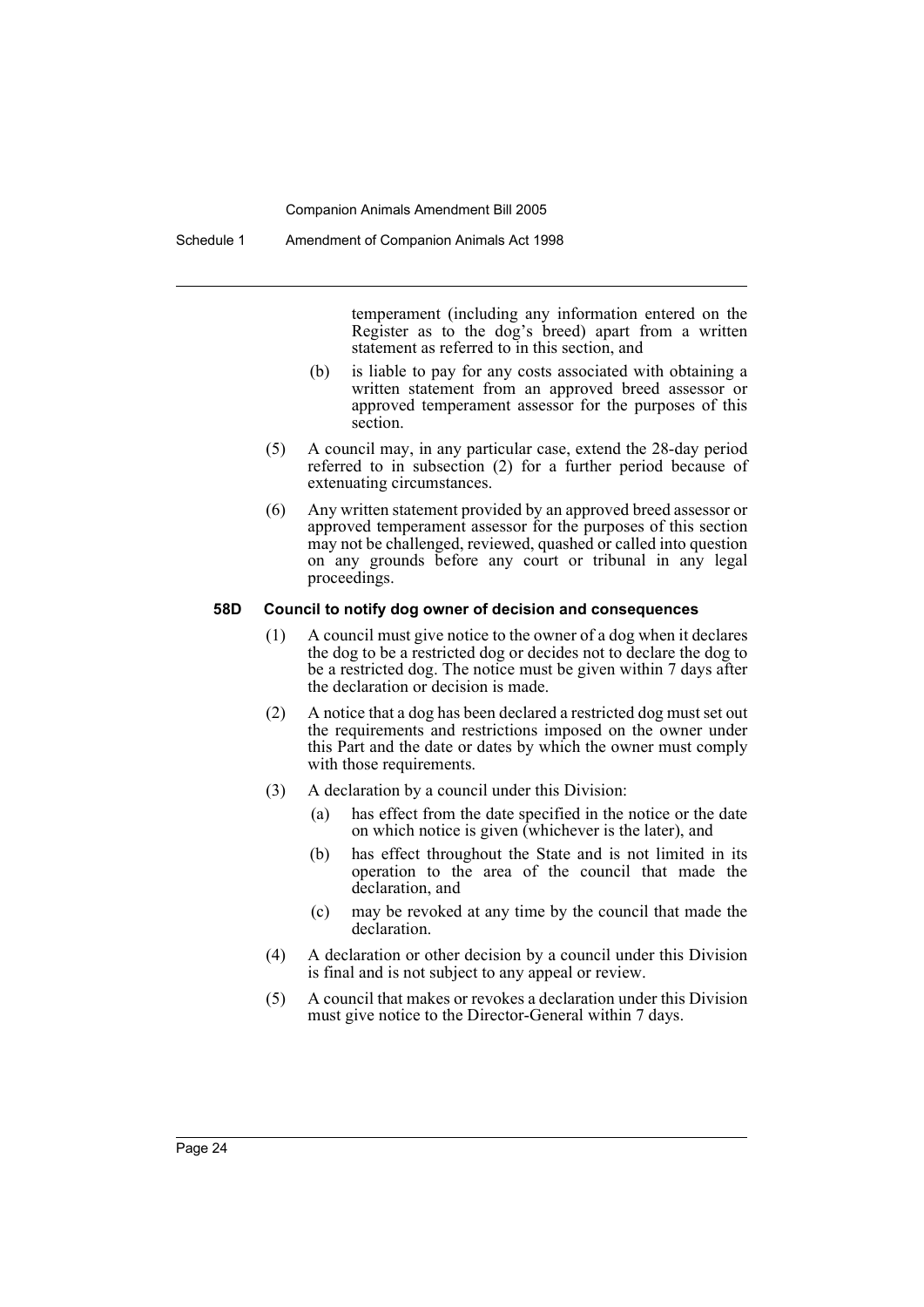Amendment of Companion Animals Act 1998 Schedule 1

#### **58E Protection from liability of assessors**

An approved breed assessor or approved temperament assessor does not incur any civil or criminal liability in respect of anything done or omitted to be done in good faith by the assessor in connection with carrying out an assessment of a dog's breed or temperament for the purposes of this Division.

#### **58F Persons authorised to provide certain information to councils**

- (1) Any person (other than a council) who is authorised by or under this Act to identify or register companion animals may, despite any other Act or law, provide any information (including the person's opinion as to the breed or temperament of a dog) to a council that may result in any action being taken by the council under this Division in relation to a dog.
- (2) A person does not incur any criminal or civil liability (including liability for breaching any duty of confidentiality) for providing any such information to a council if the information is provided in good faith.

#### **[89] Section 60 Assistance animal not to be denied entry**

Omit "5 penalty units" from section 60 (1). Insert instead "8 penalty units".

#### **[90] Section 61 Unlawful to impose charge for entry of assistance animal**

Omit "5 penalty units" from section 61 (1). Insert instead "8 penalty units".

**[91] Part 7, heading**

Insert "**or surrendered**" after "**seized**".

**[92] Part 7, note**

Insert before section 62:

**Note.** This Part generally applies in relation to companion animals that are seized under the authority of this Act or that otherwise end up at council pounds. The requirements and procedures of this Part are not intended to apply to lost or injured animals that are taken by members of the public to animal welfare organisations (such as the RSPCA) or to a vet merely so that they can be treated or reunited with their owners. The Part also does not apply to animals that are surrendered to animal welfare organisations (unless the organisation also operates as a council pound).

If companion animals (other than those seized under the authority of this Act) end up at a council pound (eg by being surrendered or abandoned), they may be dealt with by the pound operator under this Part.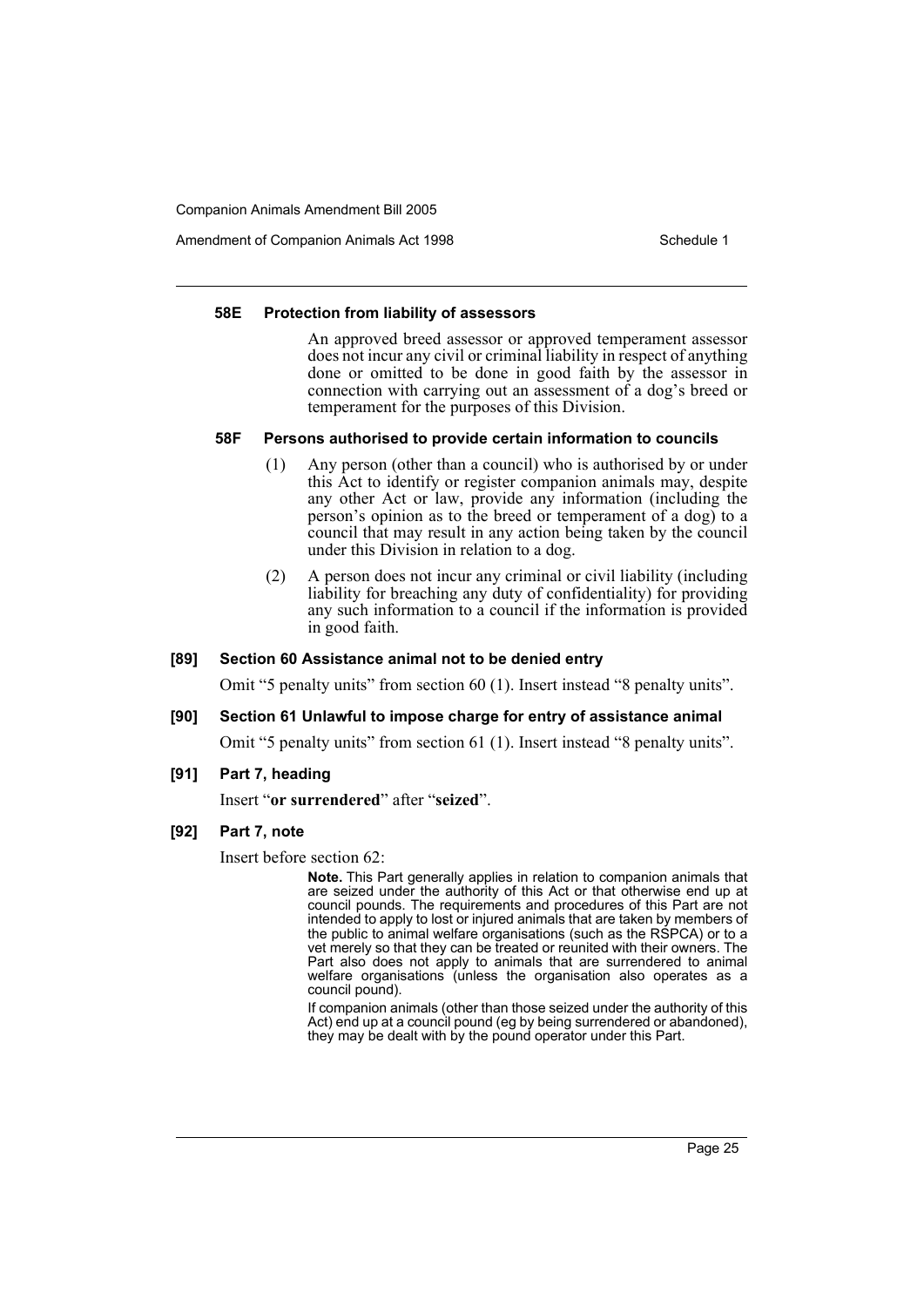Schedule 1 Amendment of Companion Animals Act 1998

### **[93] Section 62A**

Insert before section 62:

#### **62A Interpretation**

(1) In this Part:

*approved person* means:

- (a) an approved animal welfare organisation, or
- (b) any person authorised by the Director-General under section 75 (7) (a1) to have access to information contained in the Register for the purposes of identifying seized or lost animals.

*approved premises* means any premises (other than a council pound) operated by an approved person.

*seized animal* means an animal that is seized under the authority of this Act.

*surrendered animal* means a companion animal that:

- (a) is surrendered to a council pound, or
- (b) has come into the possession of a council pound otherwise than by being seized under the authority of this Act.
- (2) A reference in this Part to a council is, in relation to a council pound referred to in paragraph (b) of the definition of that term in section 5, a reference to the pound operator.

### **[94] Section 62**

Omit the section. Insert instead:

#### **62 Seized animals must be delivered to owner, council pound or approved premises**

- (1) A person who seizes an animal under the authority of this Act must cause the seized animal to be delivered as soon as possible:
	- (a) to its owner, or
	- (b) to a council pound, or
	- (c) to any approved premises.

Maximum penalty: 30 penalty units.

**Note.** Animals may be seized under the following provisions of this Act:

- (a) section 13 (3),
- (b) section 14 (3),
- (c) section 18,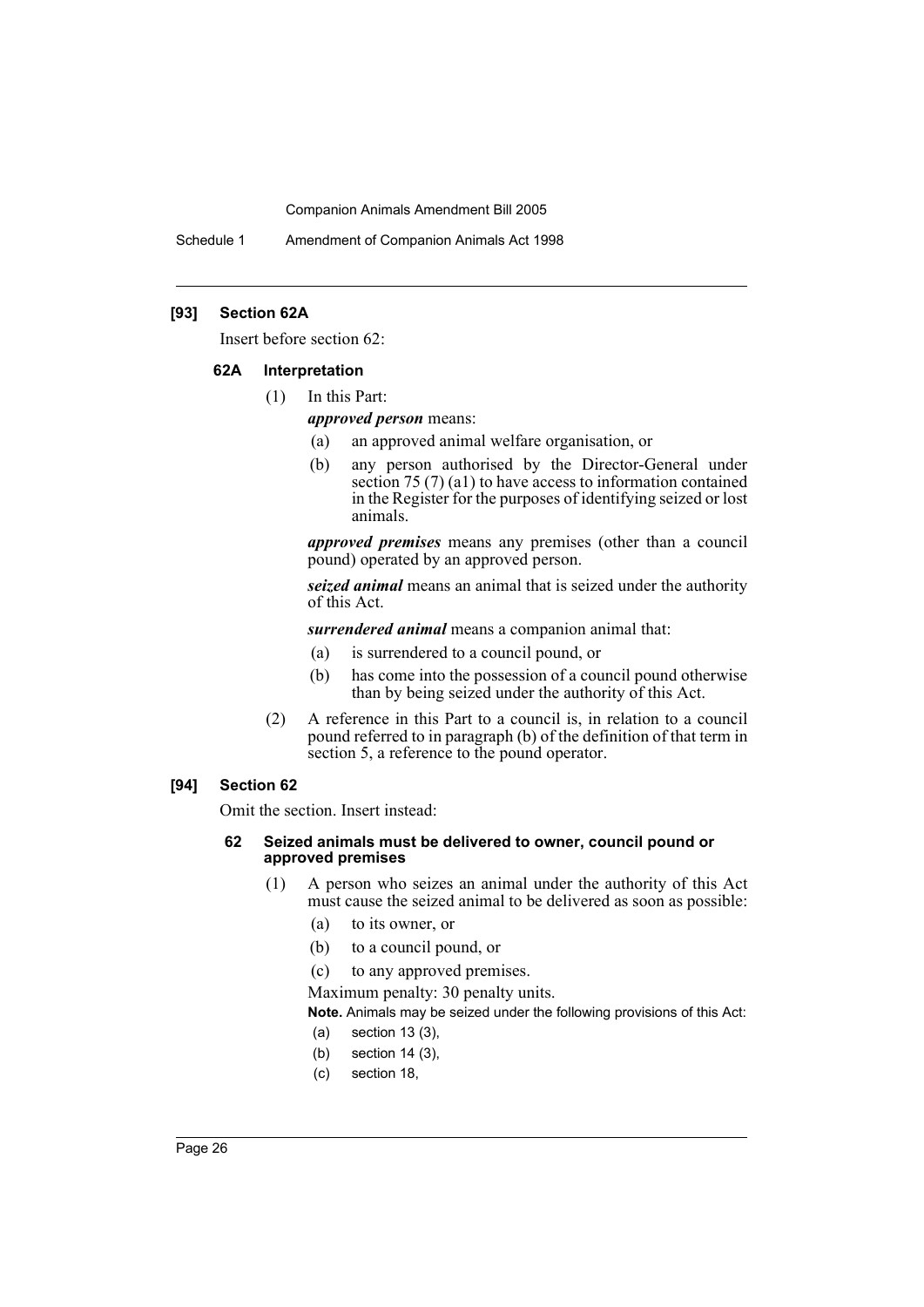Amendment of Companion Animals Act 1998 **Schedule 1** Schedule 1

- (d) section 22,
- (e) section 30,
- (f) section 32,
- (g) section 36 (3),
- (h) section 52,
- (i) section 57 (1),
- (j) section 58B.
- (2) In the case of an animal that has been seized by a person who is not an authorised officer, subsection (1) is complied with by the person if the person, as soon as possible after seizing the animal, makes an arrangement with an authorised officer for the animal to be delivered by the officer to its owner, a council pound or approved premises.

#### **[95] Section 63 Owner of seized animal to be notified**

Omit ", the person in charge of the pound" from section 63 (1).

Insert instead "or approved premises, the person in charge of the pound or premises".

### **[96] Section 63 (2)**

Insert "or approved premises" after "pound".

#### **[97] Section 63A**

Insert after section 63:

### **63A Seized animals detained at approved premises**

- (1) If a seized animal that is detained at approved premises is not claimed after the period of 72 hours following the delivery of the animal to the approved premises, the person in charge of the premises must cause the animal to be delivered to a council pound.
- (2) For the purposes of this section, an animal is *claimed* when a person who appears to the person in charge of the approved premises to be the owner of the animal or acting on the owner's behalf claims the animal.

### **[98] Section 64 Unclaimed seized animal may be sold or destroyed**

Insert "(including an animal delivered to a council pound under section 63A)" after "a seized animal" in section 64 (1).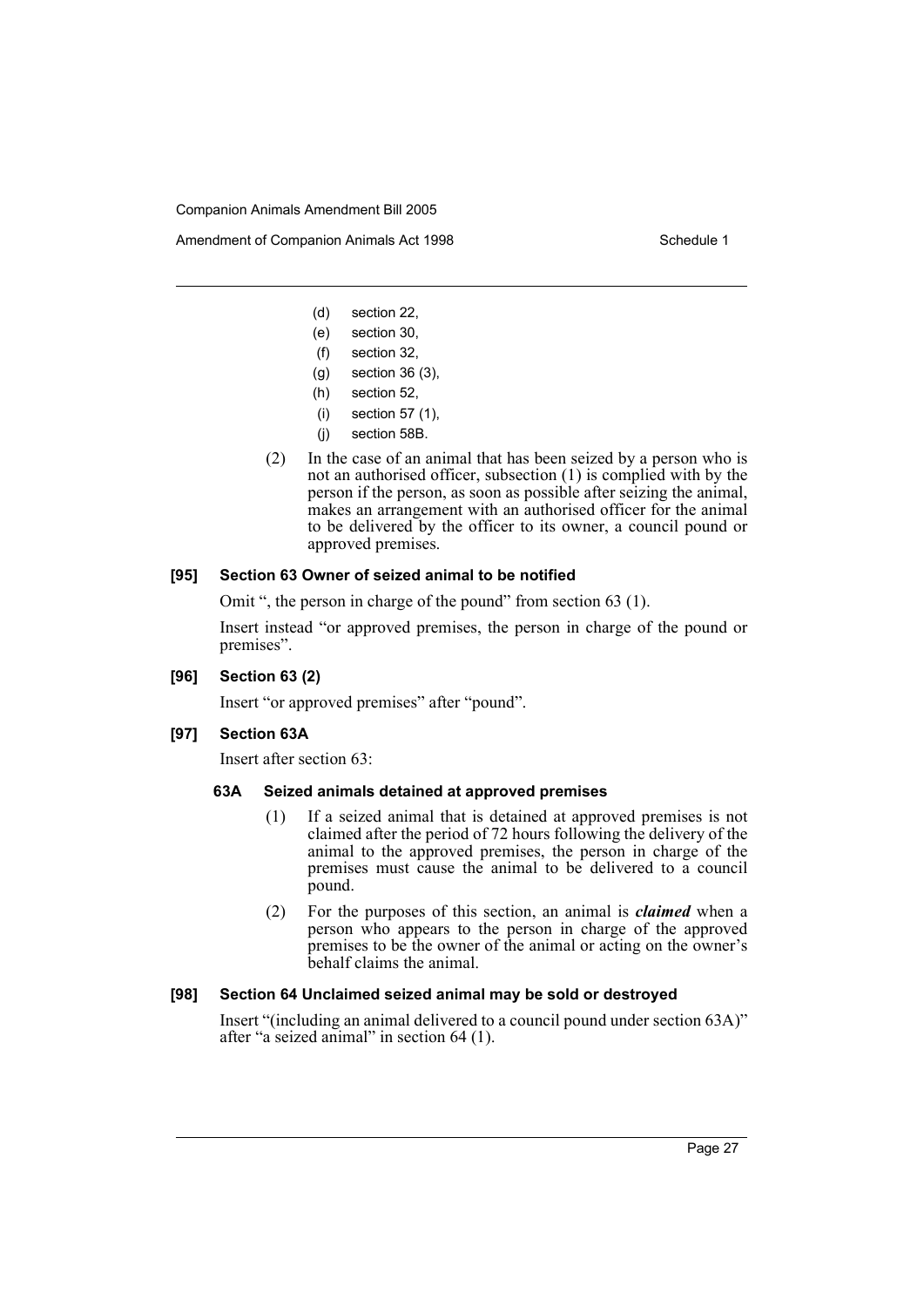Schedule 1 Amendment of Companion Animals Act 1998

### **[99] Section 64 (2) and (2A)**

Omit section 64 (2). Insert instead:

- (2) However, the council may, in accordance with any policy that has been adopted by the council in relation to the management of feral or infant companion animals, destroy the seized animal concerned before the end of any such period referred to in subsection  $(1)$ .
- (2A) Any policy adopted by the council for the purposes of subsection (2) must comply with such guidelines as may be issued by the Director-General.

### **[100] Section 64 (3A)**

Insert after section 64 (3):

- (3A) Despite any other provision of this section, if proceedings for an offence under this Act in relation to a seized animal have been commenced but not finally determined:
	- (a) the council may detain the animal at the council pound, and
	- (b) the animal may not be claimed,

until such time as those proceedings are finally determined.

### **[101] Section 64 (5) and (6)**

Insert after section 64 (4):

- (5) Before destroying a seized animal as authorised by subsection (1), it is the duty of the council concerned to consider whether there is an alternative action to that of destroying the animal and (if practicable) to adopt any such alternative.
- (6) This section does not authorise a council to sell a restricted dog.

### **[102] Section 64A**

Insert after section 64:

#### **64A Surrendered animals may be sold or destroyed**

- (1) A council may sell or destroy a surrendered animal (other than an animal that was surrendered by its owner to the council pound) if:
	- (a) the animal has been held at the council pound for a period of not less than 14 days, and
	- (b) the pound operator has, in accordance with section 63, used his or her best endeavours to find the animal's owner, and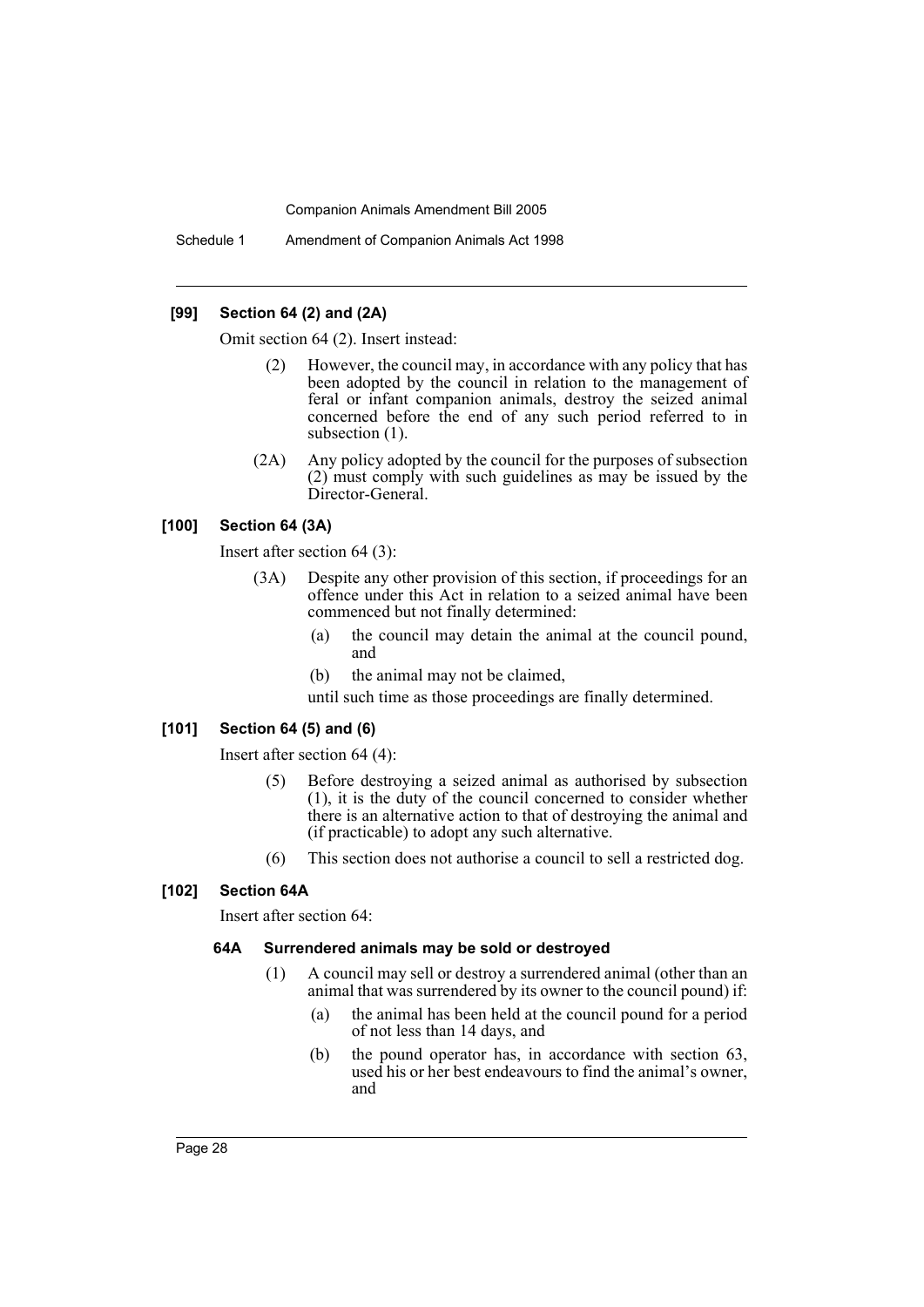- (c) within that 14-day period, the owner of the animal has not been found or come forward to claim the animal or has refused to take care of the animal.
- (2) However, the council may, in accordance with any policy that has been adopted for the purposes of section  $64$  (2), destroy the animal before the end of the period referred to in subsection (1).
- (3) A council may at any time sell or destroy a surrendered animal if the animal was surrendered by its owner to the council pound.
- (4) Before destroying a surrendered animal as authorised by subsection (1) or  $(3)$ , it is the duty of the council concerned to consider whether there is an alternative action to that of destroying the animal and (if practicable) to adopt any such alternative.
- (5) This section does not authorise a council to sell a restricted dog.

## **[103] Section 65 Fees and charges payable when animal detained or held** Insert "or held" after "detained" wherever occurring in section 65 (1).

- **[104] Section 66 Owner not entitled to compensation for sale of animal** Insert "or surrendered" after "seized" in section 66 (3).
- **[105] Section 67 Recovery of fees and charges when animal destroyed** Insert "or surrendered" after "seized" wherever occurring.
- **[106] Section 67A**

Insert after section 67:

### **67A Reporting on pound activities**

The Director-General may require a council to report to the Director-General on any matter relating to the activities of a council pound operated by the council or the council's agent.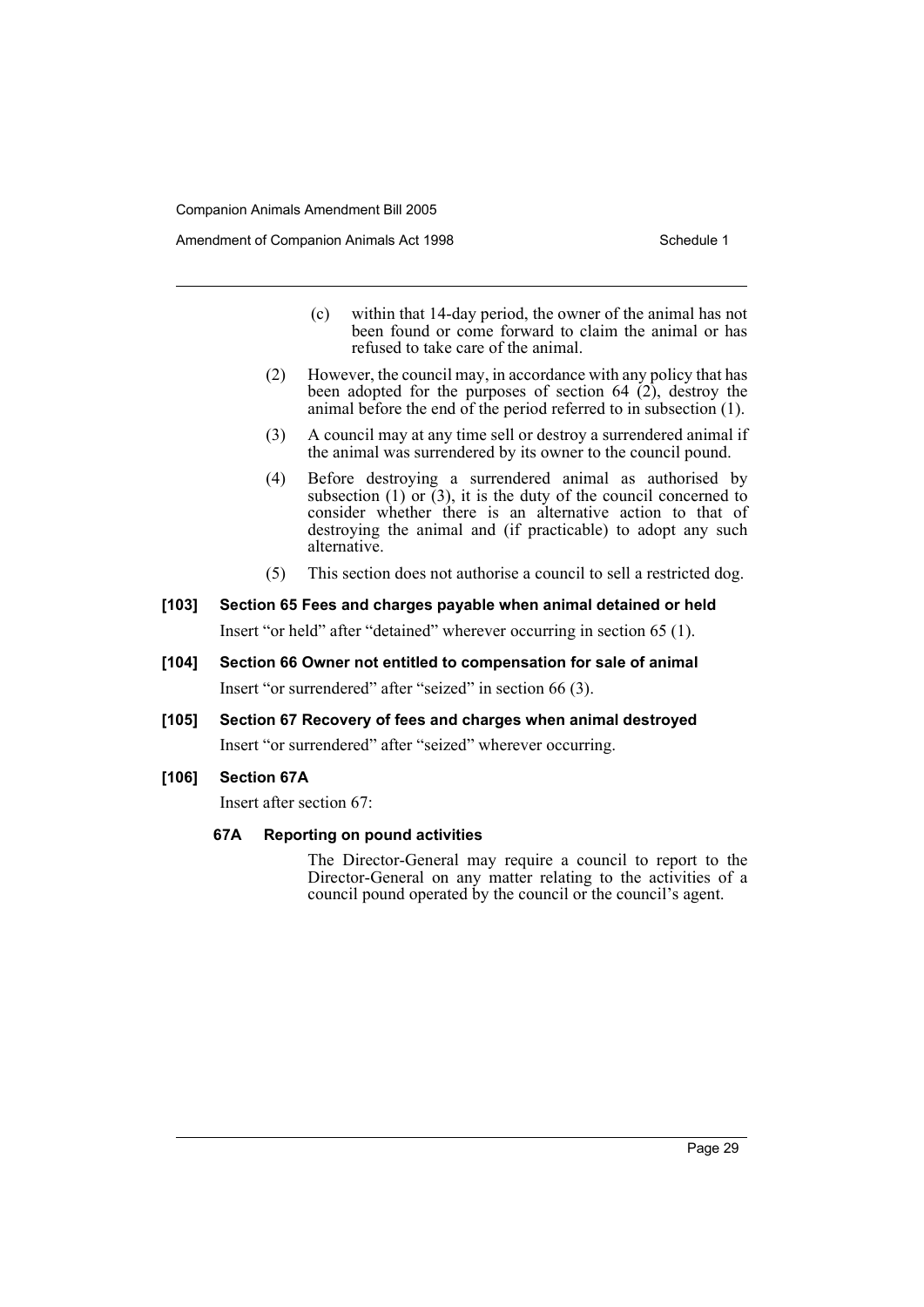Schedule 1 Amendment of Companion Animals Act 1998

### **[107] Part 7A**

Insert after Part 7:

## **Part 7A Enforcement powers**

### **Division 1 Powers of entry**

### **69A Powers of authorised officers to enter property**

- (1) An authorised officer may, at any reasonable time, enter any property for any of the following purposes:
	- (a) to seize or secure any companion animal that the officer is authorised to seize or secure under this Act,
	- (b) to determine whether there has been compliance with, or a contravention of, this Act or the regulations.
- (2) Before entering any property under this section, an authorised officer must give the occupier of the property reasonable notice of the intention to enter the property unless:
	- (a) entry is made with the consent of the occupier of the property, or
	- (b) entry is, in the opinion of the authorised officer, required urgently because of the existence or reasonable likelihood of a serious risk to the health or safety of any person or animal, or
	- (c) entry is made for the purposes of seizing or securing a dog under section 18, or
	- (d) the giving of the notice would, in the opinion of the authorised officer, defeat the purpose for which it is intended to enter the property.
- (3) The powers of entry conferred by this section are not exercisable in relation to any part of premises used only for residential purposes except:
	- (a) with the permission of the occupier of the premises, or
	- (b) under the authority conferred by a search warrant under section 69D.

#### **69B Powers of authorised officers to do things on entered property**

(1) An authorised officer may, on any property lawfully entered under section 69A, do anything that in the opinion of the authorised officer is necessary to be done for the purposes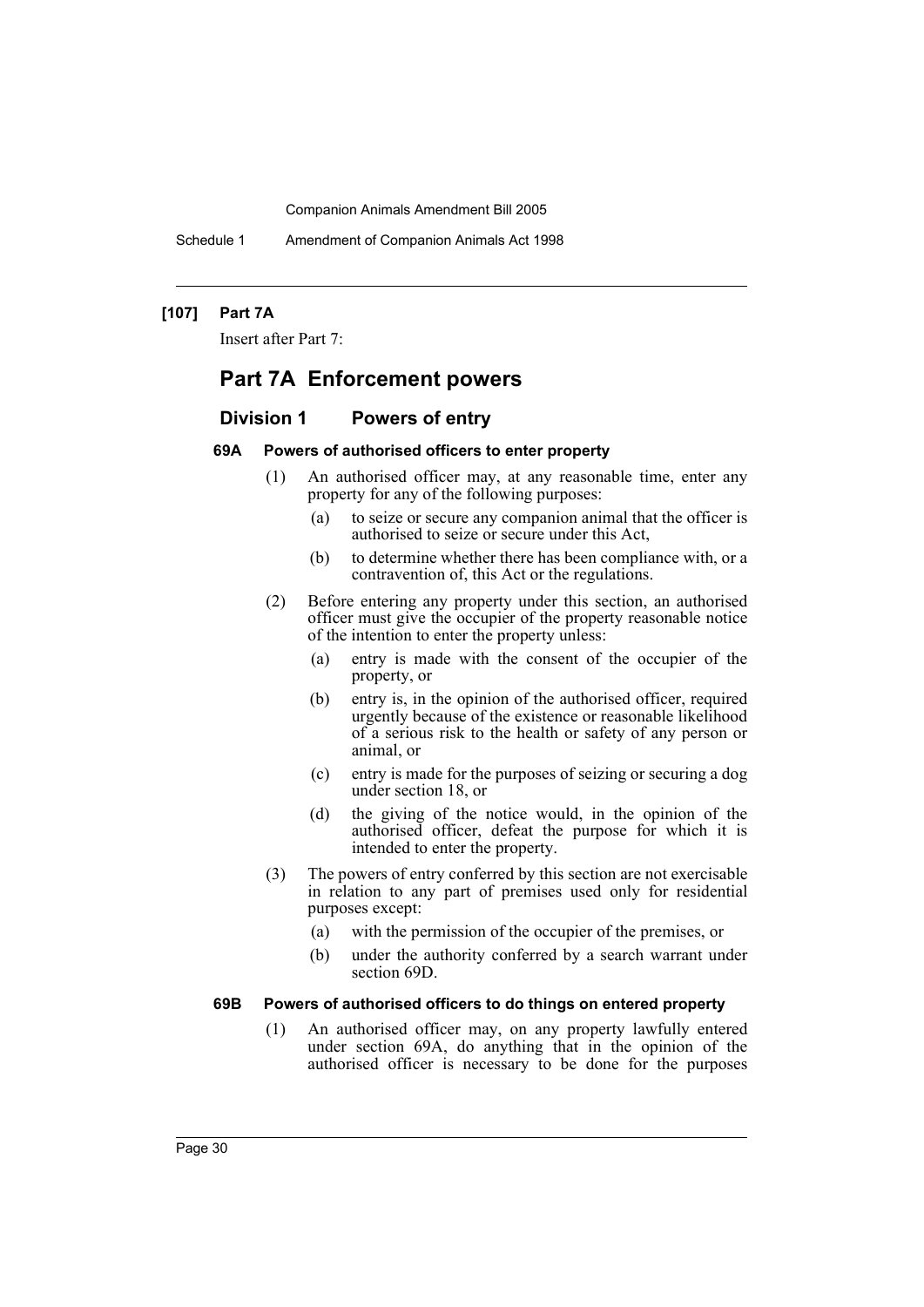Amendment of Companion Animals Act 1998 Schedule 1

referred to in that section, including (but not limited to) the things specified in subsection  $(2)$ .

- (2) An authorised officer may do any of the following:
	- (a) make such examinations, inquiries and tests as the authorised officer considers necessary (including the scanning of a companion animal to ascertain its identification information),
	- (b) take such photographs, films, audio, video and other recordings as the authorised officer considers necessary,
	- (c) require records (including certificates of registration in relation to a companion animal) to be produced for inspection,
	- (d) examine, inspect and copy any records,
	- (e) seize anything that the authorised officer has reasonable grounds for believing is connected with an offence under this Act or the regulations,
	- (f) do anything else the authorised officer is empowered to do under this Act.
- (3) The power to seize anything connected with an offence includes a power to seize:
	- (a) a thing with respect to which the offence has been committed, and
	- (b) a thing that will afford evidence of the commission of the offence, and
	- (c) a thing that was used for the purpose of committing the offence.

A reference to any such offence includes a reference to an offence that there are reasonable grounds for believing has been committed.

### **69C Use of assistants and reasonable force**

The functions of an authorised officer under sections 69A and 69B may be exercised with the aid of assistants and with the use of reasonable force.

#### **69D Search warrants**

(1) A police officer may apply to a relevant person for the issue of a search warrant if the officer believes on reasonable grounds that an offence under this Act or the regulations is being or has been committed on any property.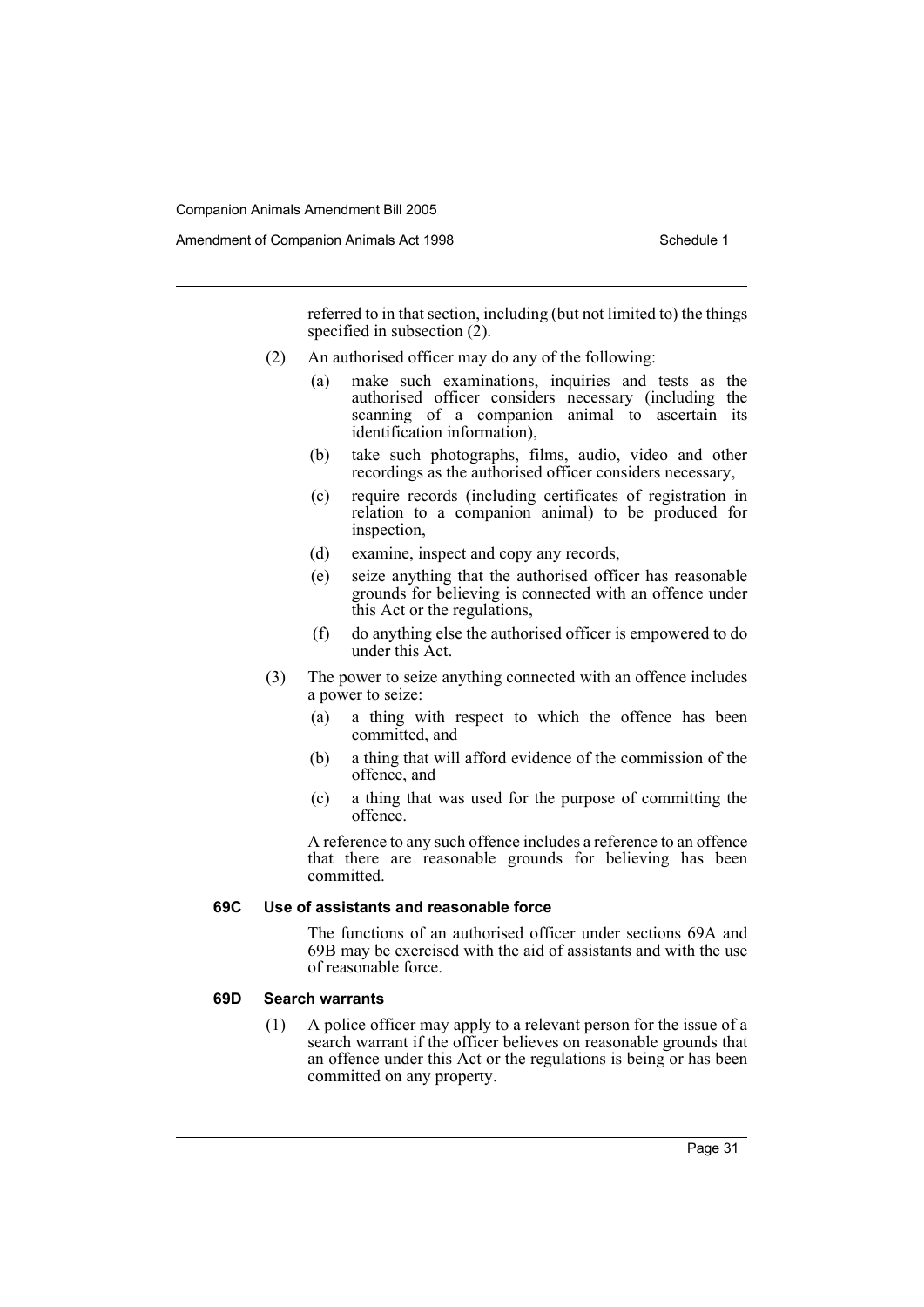- (2) The relevant person may, if satisfied that there are reasonable grounds for doing so, issue a search warrant authorising a police officer named in the warrant:
	- (a) to enter the property, and
	- (b) to exercise any of the functions of an authorised officer under section 69B.
- (3) Division 4 of Part 5 of the *Law Enforcement (Powers and Responsibilities) Act 2002* applies to a search warrant issued under this section.

**Note.** Among other things, Division 4 of Part 5 of that Act provides for the use of reasonable force to enter premises (see section 70) and enables a person to execute a search warrant with the aid of assistants (see section 71).

(4) In this section:

*relevant person* means an authorised officer within the meaning of the *Law Enforcement (Powers and Responsibilities) Act 2002*.

### **Division 2 General**

#### **69E Power to ascertain identification information of companion animals**

- (1) An authorised officer may, at any time while in a public place, take such steps as the officer considers necessary in order to ascertain the identification information of a companion animal (including scanning the animal).
- (2) The authorised officer may do so only:
	- (a) if the officer reasonably suspects that an offence under this Act or the regulations in respect of the companion animal has been committed, or
	- (b) in the case of an authorised officer of a council, for the purposes of exercising the council's functions under Division 6 of Part 5.
- (3) This section does not prevent companion animals that have been lawfully seized, secured or detained by any person (including an authorised officer) under this Act from being scanned after they have been seized, secured or detained.

### **69F Identification of authorised officers of councils**

(1) Each authorised officer of a council is to be provided by the council with an identification card as an authorised officer.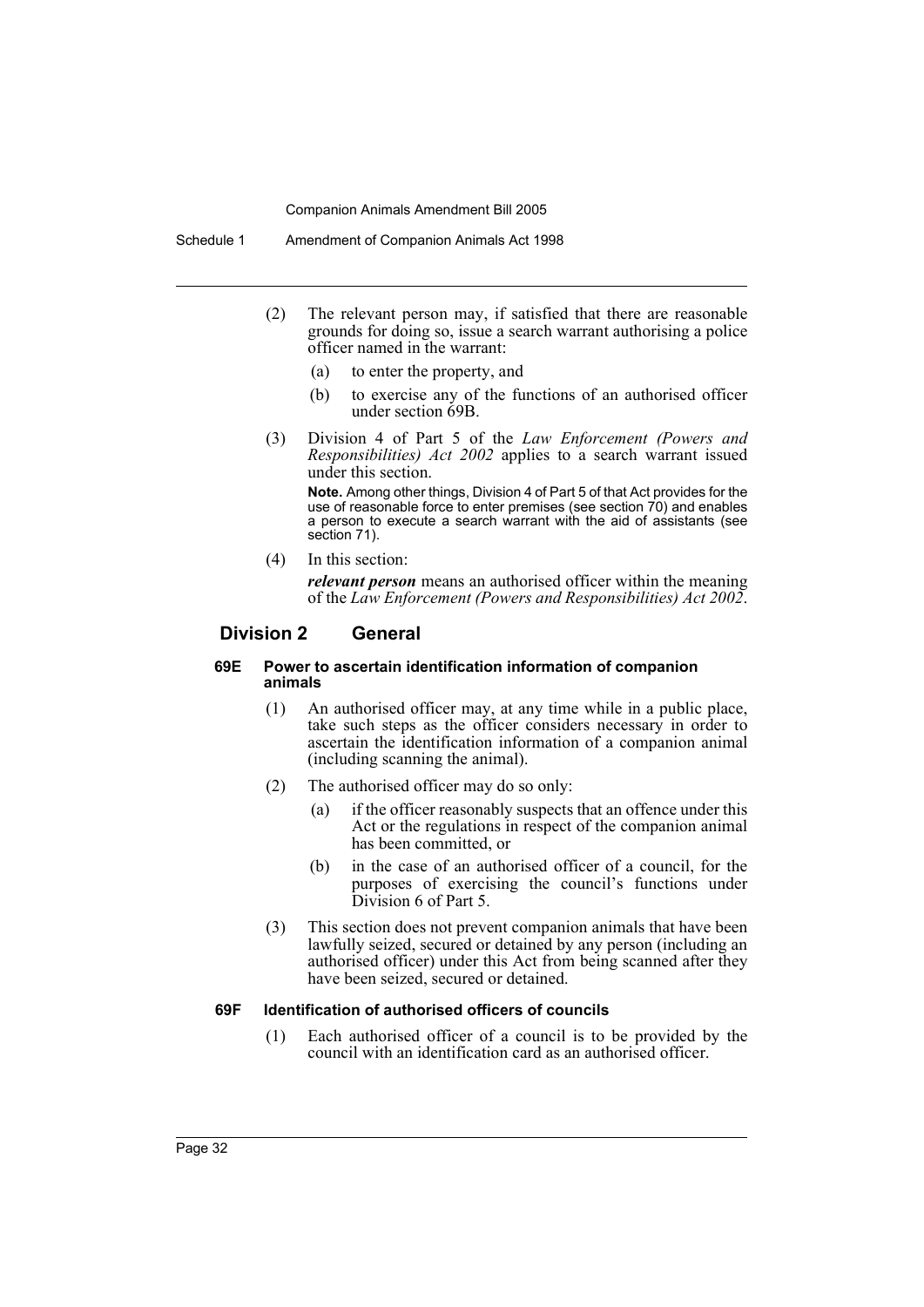Amendment of Companion Animals Act 1998 Schedule 1

(2) In the course of exercising the functions of an authorised officer under this Part, an authorised officer of a council must, if requested to do so by any person affected by the exercise of any function, produce the officer's identification card to the person.

### **69G Requirement to state name and address**

- (1) An authorised officer who reasonably suspects a person of having committed an offence under this Act or the regulations may require the person to state his or her full name and residential address.
- (2) A person must not:
	- (a) fail to comply with a requirement under this section, or
	- (b) in purported compliance with such a requirement, furnish a name that is not his or her name or an address that is not his or her residential address.

Maximum penalty: 15 penalty units.

(3) A person is not guilty of an offence under this section unless it is established that the authorised officer warned the person that a failure to comply is an offence.

### **69H Obstructing authorised officer**

A person who wilfully obstructs an authorised officer in the exercise of any function under this Act is guilty of an offence. Maximum penalty: 15 penalty units.

### **[108] Section 71 Registration**

Omit "5 penalty units" from section 71 (4). Insert instead "8 penalty units".

### **[109] Section 75 Access to Register**

Insert after section 75 (7) (a):

(a1) any person authorised by the Director-General to have access to information contained in the Register for the purposes of identifying animals that have been seized under this Act or for the purposes of the recovery of lost companion animals,

### **[110] Section 75 (8)–(10)**

Insert after section 75 (7):

(8) The Director-General may withdraw a person's authorisation under subsection (7) (a1) at any time.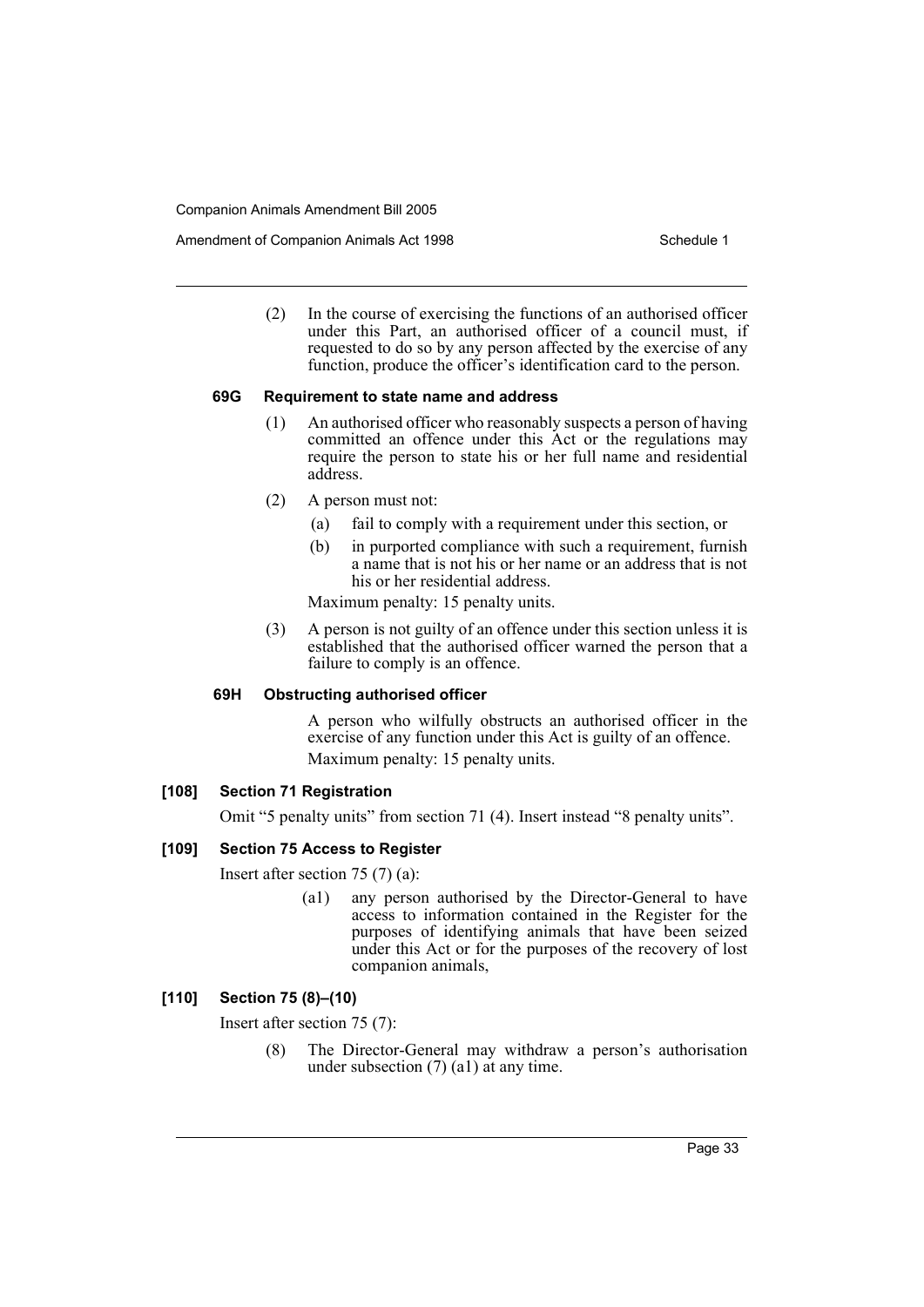- (9) Before withdrawing a person's authorisation under subsection (7) (a1), the Director-General must:
	- (a) notify the person of the proposed withdrawal of the authorisation, and
	- (b) give the person a reasonable opportunity to make submissions to the Director-General in respect of the proposed withdrawal, and
	- (c) have due regard to any such submissions.
- (10) The Director-General must cause a person whose authorisation is withdrawn to be notified of the withdrawal in writing. Withdrawal of an authorisation takes effect on the day on which the notice is given, or from a later day specified in the notice.

#### **[111] Section 76 Interfering with identification of animal**

Omit "10 penalty units" from section 76 (1). Insert instead "15 penalty units".

- **[112] Part 9 Companion Animals Advisory Board** Omit the Part.
- **[113] Section 84 Establishment of the Fund**

Omit section 84 (1) (c) and (3).

#### **[114] Section 85 Payments from the Fund**

Omit section 85 (1). Insert instead:

- (1) There is payable from the Fund:
	- (a) all amounts required to meet expenditure incurred in the administration or execution of this Act, and
	- (b) all payments directed by the regulations to be made to councils or other persons out of amounts collected as registration fees under this Act, and
	- (c) all money directed to be paid from the Fund by or under this or any other Act.
- (1A) Any money paid to a council from the Fund is to be applied by the council only for purposes that relate to the management and control of companion animals in its area.

### **[115] Section 85 (2) and (3)**

Omit the subsections.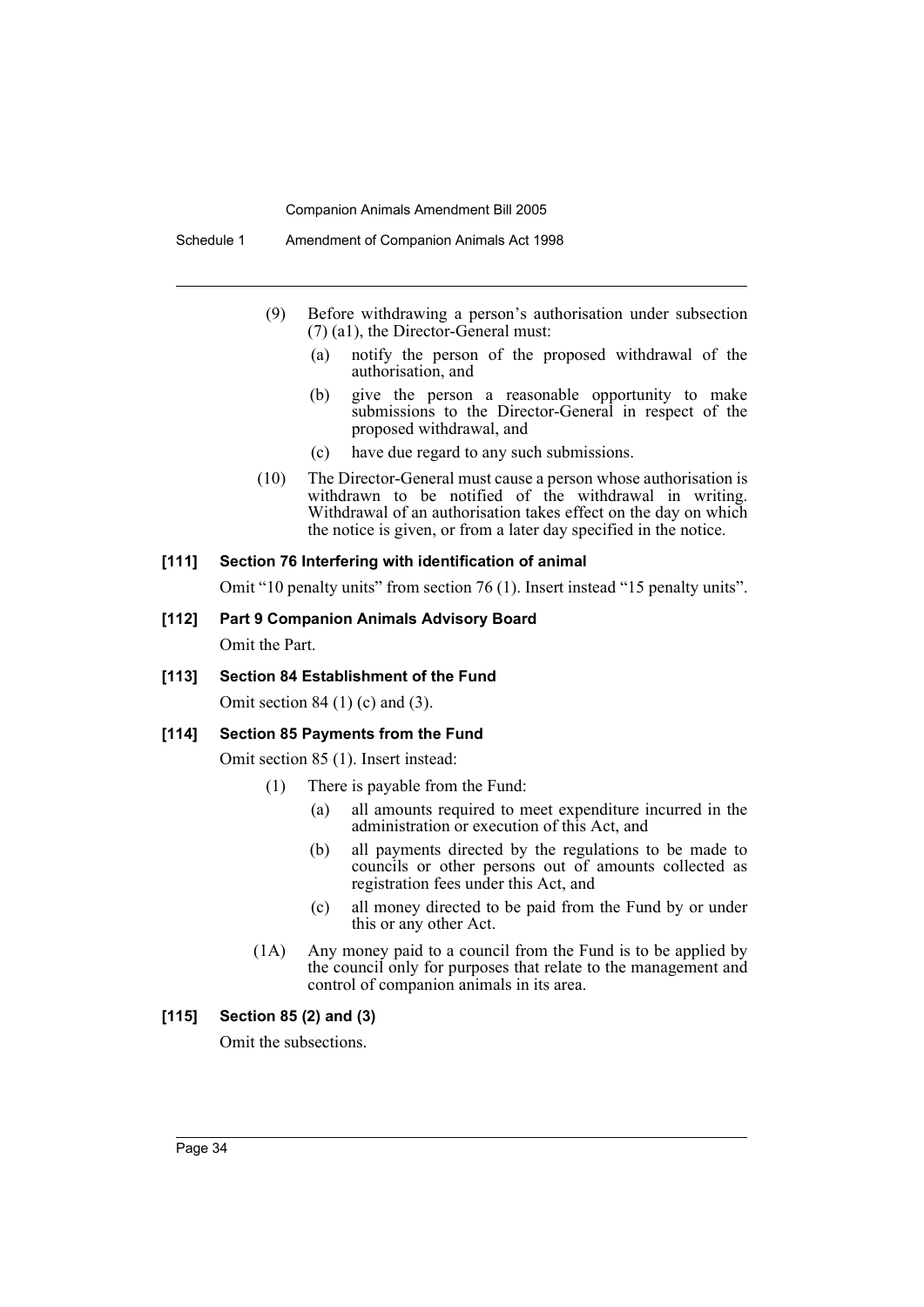Amendment of Companion Animals Act 1998 Schedule 1

### **[116] Section 85 (4)**

Omit " $(1)$  (c)". Insert instead " $(1)$  (b)".

#### **[117] Section 88A**

Insert after section 88:

#### **88A Advisory committees**

- (1) The Director-General may establish advisory committees to assist in the administration of this Act and to advise the Director-General on such matters as the Director-General determines.
- (2) The constitution, functions and procedure of an advisory committee are to be as determined by the Director-General.

### **[118] Sections 90 and 91**

Omit the sections.

### **[119] Section 93**

Omit the section. Insert instead:

### **93 Proceedings for offences**

- (1) Proceedings for an offence under this Act may be dealt with:
	- (a) summarily before a Local Court, or
	- (b) summarily before the Supreme Court in its summary jurisdiction.
- (2) If proceedings are brought in a Local Court, the maximum monetary penalty that the Local Court may impose for the offence is 200 penalty units, despite any higher maximum monetary penalty provided in respect of the offence.

#### **[120] Section 94 Double jeopardy**

Omit the note following section 94 (1).

#### **[121] Section 95A**

Insert after section 95:

### **95A How notice is to be given to owners**

(1) This section applies to a notice that is required under any of the following provisions of this Act to be given to the owner of a companion animal: